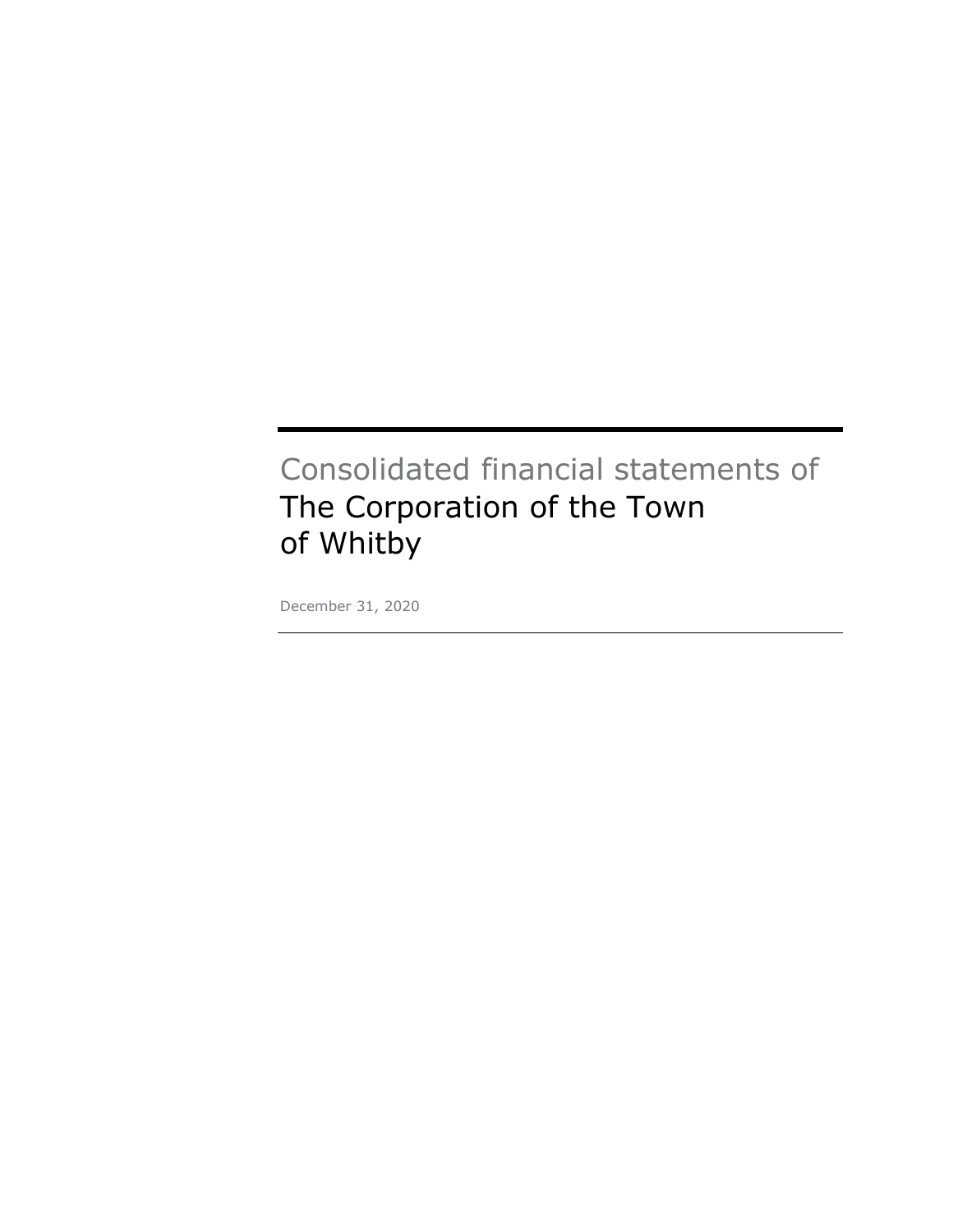| Independent Auditor's Report                               | $1 - 2$  |
|------------------------------------------------------------|----------|
| Consolidated statement of financial position               | 3        |
| Consolidated statement of operations                       | 4        |
| Consolidated statement of change in net financial assets   | 5        |
| Consolidated statement of cash flows                       | 6        |
| Notes to the consolidated financial statements             | $7 - 23$ |
| Schedule 1 - Consolidated schedule of segmented disclosure | 24       |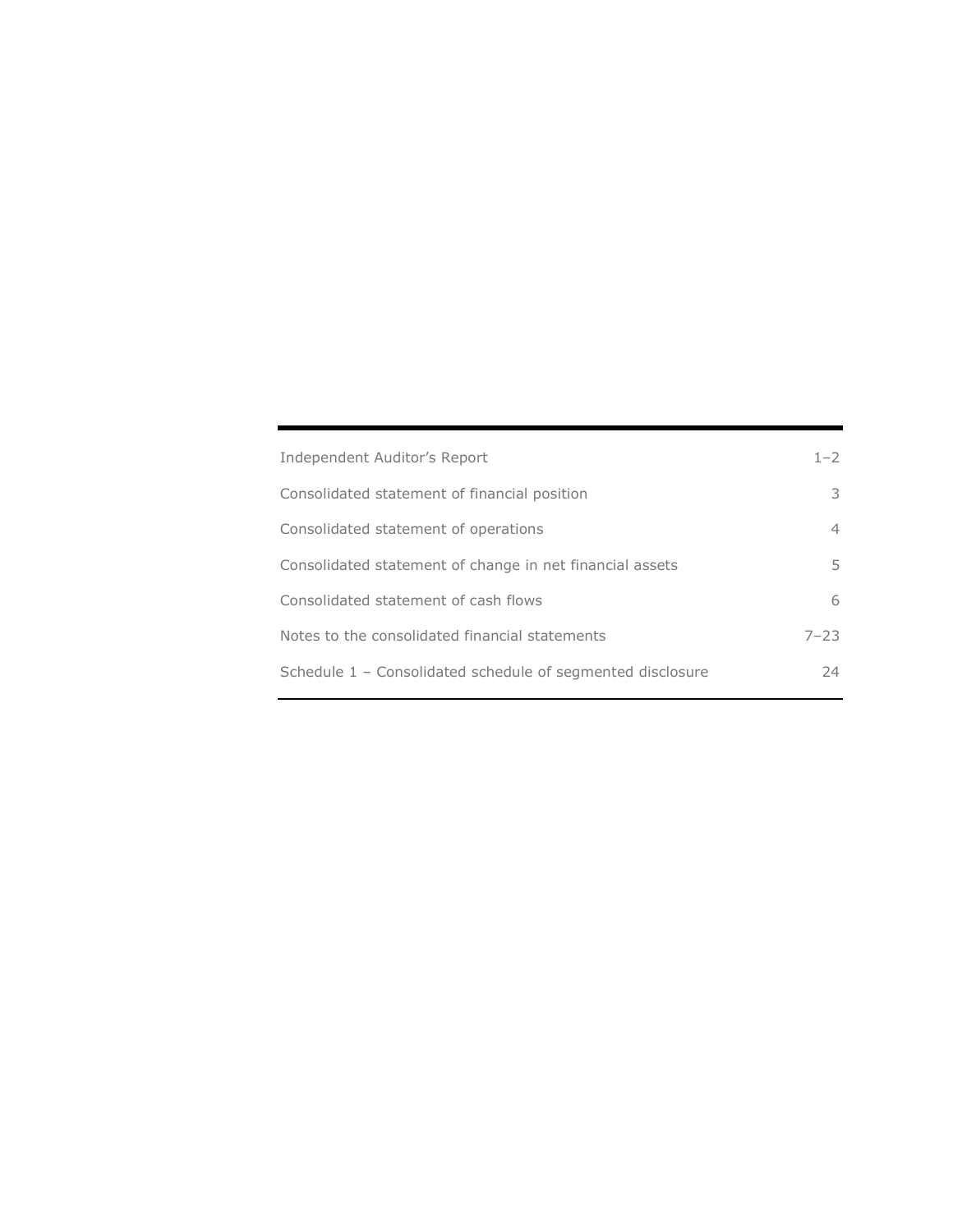### Deloitte.

Deloitte LLP 400 Applewood Crescent Suite 500 Vaughan ON L4K 0C3 Canada

Tel: 416-601-6150 Fax: 416-601-6151 [www.deloitte.ca](http://www.deloitte.ca)

#### <span id="page-2-0"></span>Independent Auditor's Report

To the Members of Council of The Corporation of the Town of Whitby

#### Opinion

We have audited the consolidated financial statements of The Corporation of the Town of Whitby (the "Town"), which comprise the consolidated statement of financial position as at December 31, 2020, and the consolidated statements of operations, change in net financial assets and cash flows for the year then ended, and notes to the financial statements, including a summary of significant accounting policies (collectively referred to as the "financial statements").

In our opinion, the accompanying financial statements present fairly, in all material respects, the financial position of the Town as at December 31, 2020, and the results of its operations, changes in net financial assets, and its cash flows for the year then ended in accordance with Canadian public sector accounting standards.

#### Basis for Opinion

We conducted our audit in accordance with Canadian generally accepted auditing standards ("Canadian GAAS"). Our responsibilities under those standards are further described in the Auditor's Responsibilities for the Audit of the Financial Statements section of our report. We are independent of the Town in accordance with the ethical requirements that are relevant to our audit of the financial statements in Canada, and we have fulfilled our other ethical responsibilities in accordance with these requirements. We believe that the audit evidence we have obtained is sufficient and appropriate to provide a basis for our opinion.

#### Responsibilities of Management and Council for the Financial Statements

Management is responsible for the preparation and fair presentation of the financial statements in accordance with Canadian public sector accounting standards, and for such internal control as management determines is necessary to enable the preparation of financial statements that are free from material misstatement, whether due to fraud or error.

In preparing the financial statements, management is responsible for assessing the Town's ability to continue as a going concern, disclosing, as applicable, matters related to going concern and using the going concern basis of accounting unless management either intends to liquidate the Town or to cease operations, or has no realistic alternative but to do so.

Council is responsible for overseeing the Town's financial reporting process.

#### Auditor's Responsibilities for the Audit of the Financial Statements

Our objectives are to obtain reasonable assurance about whether the financial statements as a whole are free from material misstatement, whether due to fraud or error, and to issue an auditor's report that includes our opinion. Reasonable assurance is a high level of assurance, but is not a guarantee that an audit conducted in accordance with Canadian GAAS will always detect a material misstatement when it exists. Misstatements can arise from fraud or error and are considered material if, individually or in the aggregate, they could reasonably be expected to influence the economic decisions of users taken on the basis of these financial statements.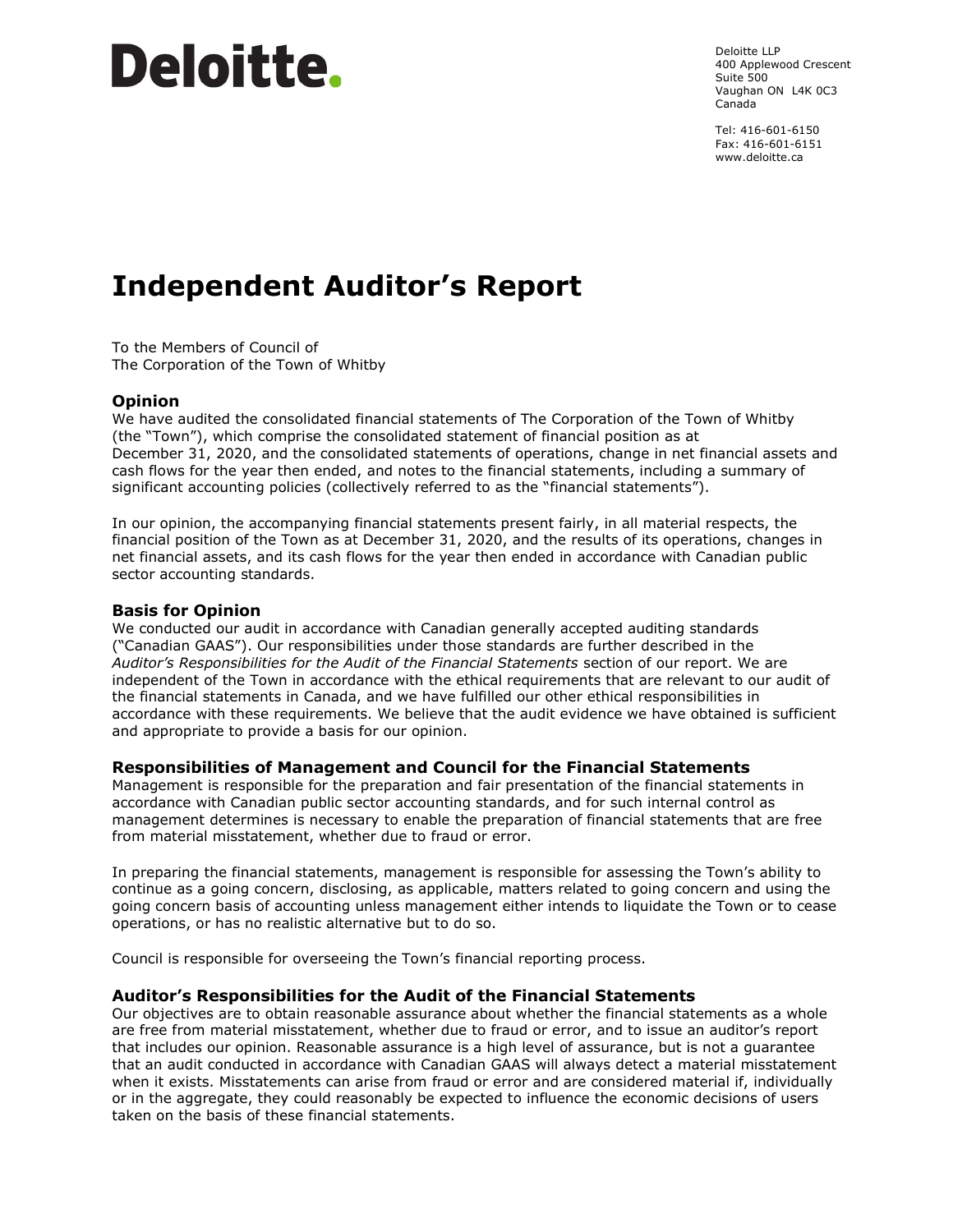As part of an audit in accordance with Canadian GAAS, we exercise professional judgment and maintain professional skepticism throughout the audit. We also:

- Identify and assess the risks of material misstatement of the financial statements, whether due to fraud or error, design and perform audit procedures responsive to those risks, and obtain audit evidence that is sufficient and appropriate to provide a basis for our opinion. The risk of not detecting a material misstatement resulting from fraud is higher than for one resulting from error, as fraud may involve collusion, forgery, intentional omissions, misrepresentations, or the override of internal control.
- Obtain an understanding of internal control relevant to the audit in order to design audit procedures that are appropriate in the circumstances, but not for the purpose of expressing an opinion on the effectiveness of the Town's internal control.
- Evaluate the appropriateness of accounting policies used and the reasonableness of accounting estimates and related disclosures made by management.
- Conclude on the appropriateness of management's use of the going concern basis of accounting and, based on the audit evidence obtained, whether a material uncertainty exists related to events or conditions that may cast significant doubt on the Town's ability to continue as a going concern. If we conclude that a material uncertainty exists, we are required to draw attention in our auditor's report to the related disclosures in the financial statements or, if such disclosures are inadequate, to modify our opinion. Our conclusions are based on the audit evidence obtained up to the date of our auditor's report. However, future events or conditions may cause the Town to cease to continue as a going concern.
- Evaluate the overall presentation, structure and content of the financial statements, including the disclosures, and whether the financial statements represent the underlying transactions and events in a manner that achieves fair presentation.
- Obtain sufficient appropriate audit evidence regarding the financial information of the entities or business activities within the Town to express an opinion on the financial statements. We are responsible for the direction, supervision and performance of the group audit. We remain solely responsible for our audit opinion.

We communicate with those charged with governance regarding, among other matters, the planned scope and timing of the audit and significant audit findings, including any significant deficiencies in internal control that we identify during our audit.

Oeloitte LLP

Chartered Professional Accountants Licensed Public Accountants October 31, 2021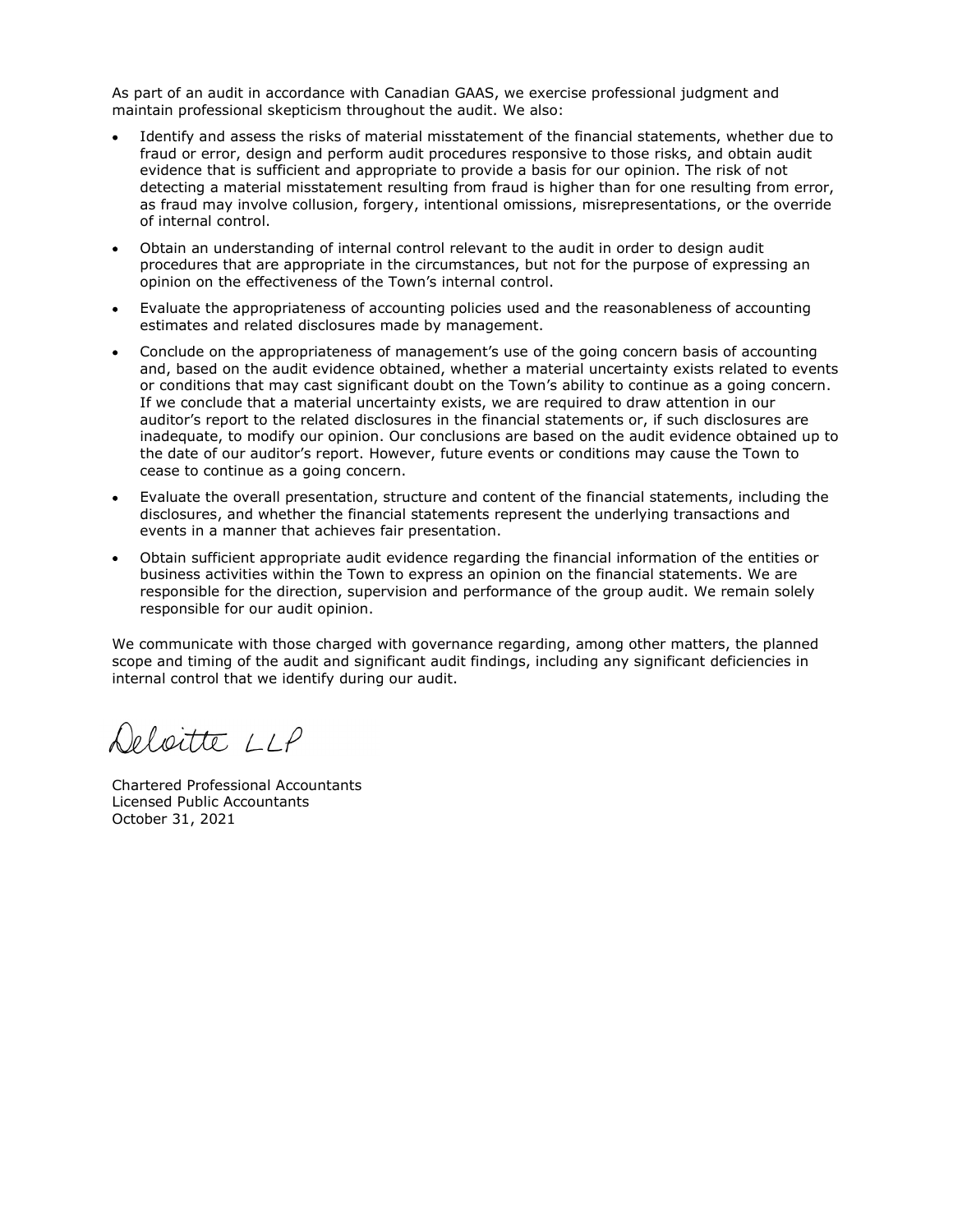<span id="page-4-0"></span>Consolidated statement of financial position As at December 31, 2020

|                                                                                                                                                                                                                | <b>Notes</b>     | 2020<br>\$                                                                      | 2019<br>\$                                                                     |
|----------------------------------------------------------------------------------------------------------------------------------------------------------------------------------------------------------------|------------------|---------------------------------------------------------------------------------|--------------------------------------------------------------------------------|
| <b>Financial assets</b>                                                                                                                                                                                        |                  |                                                                                 |                                                                                |
| Cash                                                                                                                                                                                                           | 20               | 142,252,021                                                                     | 148,202,984                                                                    |
| Investments                                                                                                                                                                                                    | 4 and 20         | 164,776,222                                                                     | 94,335,592                                                                     |
| Taxes receivable                                                                                                                                                                                               | 5                | 16,269,407                                                                      | 13,984,854                                                                     |
| Accounts receivable                                                                                                                                                                                            |                  | 10,865,354                                                                      | 9,918,328                                                                      |
| Investment in Government Business Enterprise                                                                                                                                                                   | 18               | 78,449,922                                                                      | 78,335,680                                                                     |
| Long-term notes receivable                                                                                                                                                                                     | 18               | 28,337,942                                                                      | 28,337,942                                                                     |
|                                                                                                                                                                                                                |                  | 440,950,868                                                                     | 373,115,380                                                                    |
| <b>Liabilities</b><br>Accounts payable and accrued liabilities<br>Other current liabilities<br>Long term debts<br>Deferred revenue<br>Liability for contaminated sites<br>Employee future benefits liabilities | 6<br>7<br>8<br>9 | 26,234,505<br>7,598,706<br>17,946,000<br>178,430,886<br>3,556,000<br>11,974,462 | 22,915,034<br>5,110,728<br>3,850,000<br>150,942,309<br>3,556,000<br>10,944,497 |
| Net financial assets                                                                                                                                                                                           |                  | 245,740,559<br>195,210,309                                                      | 197,318,568<br>175,796,812                                                     |
| <b>Non-financial assets</b>                                                                                                                                                                                    |                  |                                                                                 |                                                                                |
| Tangible capital assets                                                                                                                                                                                        | 10               | 695,019,049                                                                     | 693,130,138                                                                    |
| Prepaid expenses                                                                                                                                                                                               |                  | 1,377,139                                                                       | 1,333,306                                                                      |
| Inventory of supplies                                                                                                                                                                                          |                  | 603,088                                                                         | 476,739                                                                        |
|                                                                                                                                                                                                                |                  | 696,999,276                                                                     | 694,940,183                                                                    |
| Accumulated surplus                                                                                                                                                                                            | 11               | 892,209,585                                                                     | 870,736,995                                                                    |

The accompanying notes are an integral part of the consolidated financial statements.

Approved by the Board

\_\_\_\_\_\_\_\_\_\_\_\_\_\_\_\_\_\_\_\_\_\_\_\_\_\_\_\_\_\_\_, Director

\_\_\_\_\_\_\_\_\_\_\_\_\_\_\_\_\_\_\_\_\_\_\_\_\_\_\_\_\_\_\_, Director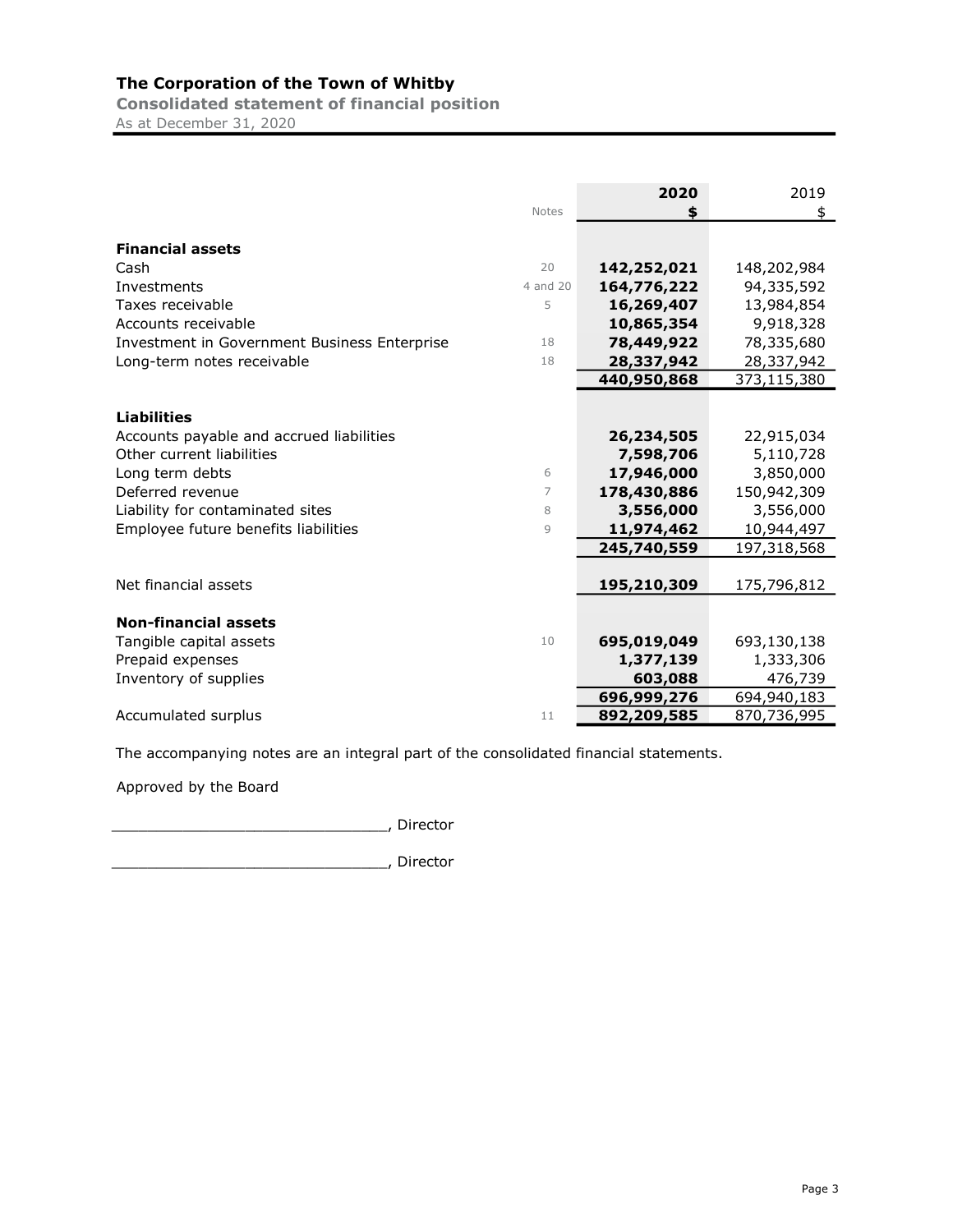<span id="page-5-0"></span>Consolidated statement of operations

Year ended December 31, 2020

|                                        |          |               | 2020          | 2019        |
|----------------------------------------|----------|---------------|---------------|-------------|
|                                        |          | <b>Budget</b> | <b>Actual</b> | Actual      |
|                                        | Notes    |               | \$            | \$          |
|                                        |          | (Note 13)     |               |             |
| <b>Revenue</b>                         |          |               |               |             |
| Taxation                               |          | 100,595,830   | 102,343,944   | 94,280,117  |
| User fees and charges                  |          | 24,400,515    | 19,549,666    | 27,774,418  |
| Grants                                 |          | 480,635       | 3,249,967     | 1,392,924   |
| Developer and other                    |          |               |               |             |
| contributions earned                   | 7 and 15 | 29,227,481    | 10,155,361    | 11,998,028  |
| Canada Community-Building Fund         | 7        | 4,413,730     | 4,332,856     | 2,076,761   |
| Investment income                      |          | 4,200,682     | 3,099,488     | 3,659,769   |
| Fines, penalties and interest          |          | 3,133,189     | 2,848,982     | 3,073,683   |
| Licenses and permits                   |          | 1,086,655     | 1,087,256     | 1,317,770   |
| Rents and other                        | 15       | 738,312       | 7,074,110     | 3,871,428   |
| Revenue recognized on contributed      |          |               |               |             |
| tangible capital assets                | 10       | 13,527,656    | 13,527,656    | 15,281,120  |
| Change in valuation of investment in   |          |               |               |             |
| Government Business Enterprise         | 18       |               |               | 26,235,960  |
| Net earnings, Government Business      |          |               |               |             |
| Enterprise                             | 18       | 4,300,000     | 3,680,000     | 2,376,862   |
|                                        |          | 186,104,685   | 170,949,286   | 193,338,840 |
|                                        |          |               |               |             |
| <b>Expenses (Schedule 1)</b>           |          |               |               |             |
| General government                     |          | 28,534,108    | 23,567,453    | 21,934,111  |
| Protection to persons and property     |          | 28,980,797    | 29,701,597    | 28,266,607  |
| Transportation services                |          | 43,715,784    | 53,688,763    | 49,162,719  |
| <b>Environmental services</b>          |          | 7,506,241     | 6,855,698     | 8,956,008   |
| Recreation and cultural services       |          | 32,873,593    | 29,071,329    | 31,176,415  |
| Planning and development               |          | 4,881,475     | 5,036,673     | 4,470,018   |
| Social and family services             |          | 1,491,491     | 1,555,183     | 1,535,948   |
|                                        |          | 147,983,489   | 149,476,696   | 145,501,826 |
|                                        |          |               |               |             |
| Annual surplus                         |          | 38,121,196    | 21,472,590    | 47,837,014  |
| Accumulated surplus, beginning of year |          | 870,736,995   | 870,736,995   | 822,899,981 |
| Accumulated surplus, end of year       |          | 908,858,191   | 892,209,585   | 870,736,995 |

The accompanying notes are an integral part of the consolidated financial statements.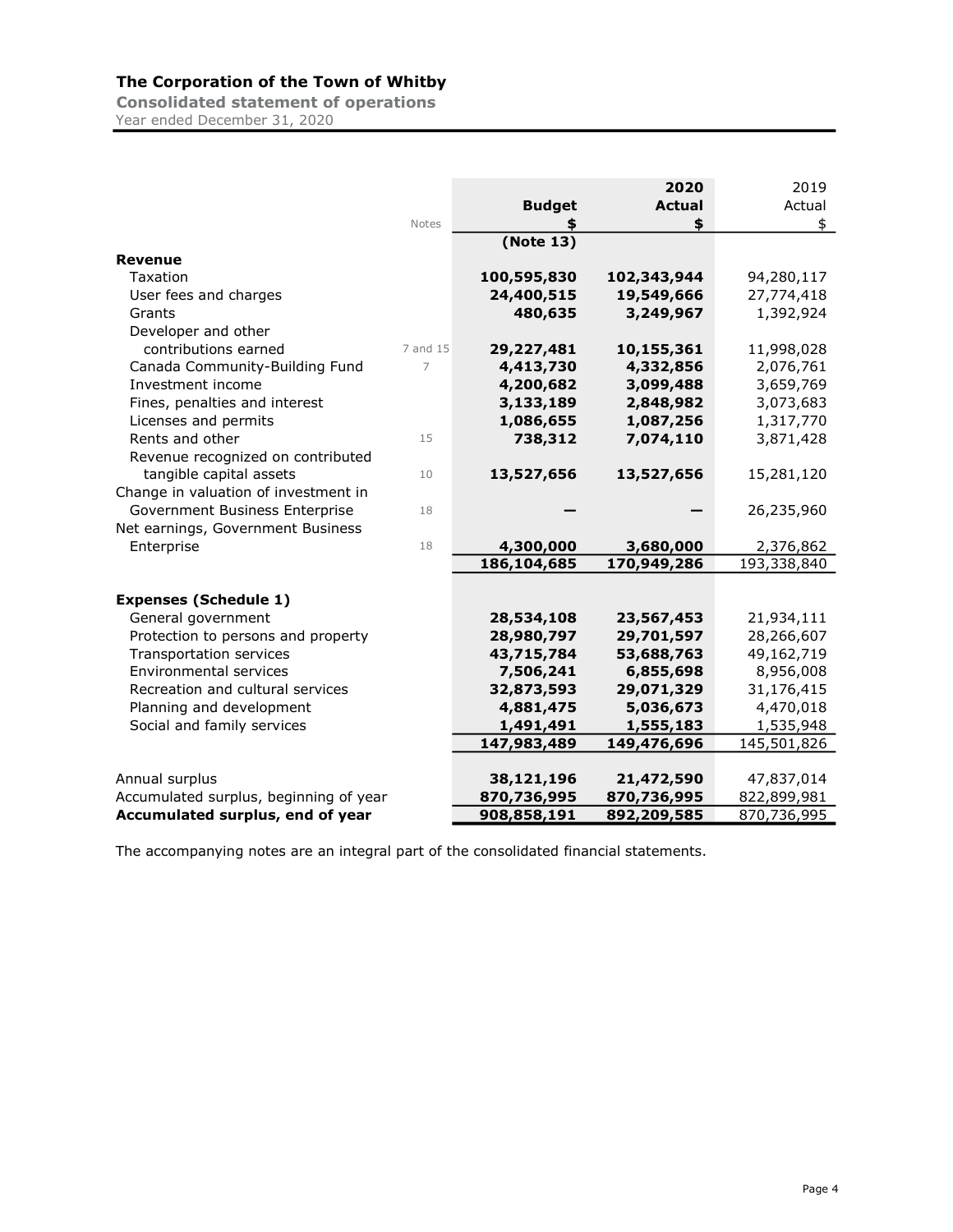<span id="page-6-0"></span>Consolidated statement of change in net financial assets Year ended December 31, 2020

|                                         |       |               | 2020           | 2019           |
|-----------------------------------------|-------|---------------|----------------|----------------|
|                                         |       | <b>Budget</b> | <b>Actual</b>  | Actual         |
|                                         | Notes |               | \$             | \$             |
|                                         |       | (Note 13)     |                |                |
| <b>Annual surplus</b>                   |       | 38,121,196    | 21,472,590     | 47,837,014     |
| Acquisition of tangible capital assets  | 10    |               | (44, 055, 008) | (52, 211, 235) |
| Amortization of tangible capital assets | 10    |               | 26,640,421     | 25,269,790     |
| Write down/disposal of                  |       |               |                |                |
| tangible capital assets                 | 10    |               | 15,525,676     | 5,941,049      |
|                                         |       | 38,121,196    | 19,583,679     | 26,836,618     |
| (Increase) in prepaid expenses          |       |               | (43, 833)      | (68, 169)      |
| (Increase) decrease in                  |       |               |                |                |
| inventory of supplies                   |       |               | (126, 349)     | 107,379        |
| Change in net financial assets          |       | 38,121,196    | 19,413,497     | 26,875,828     |
| Net financial assets, beginning of year |       | 175,796,812   | 175,796,812    | 148,920,984    |
| Net financial assets, end of year       |       | 213,918,008   | 195,210,309    | 175,796,812    |

The accompanying notes are an integral part of the consolidated financial statements.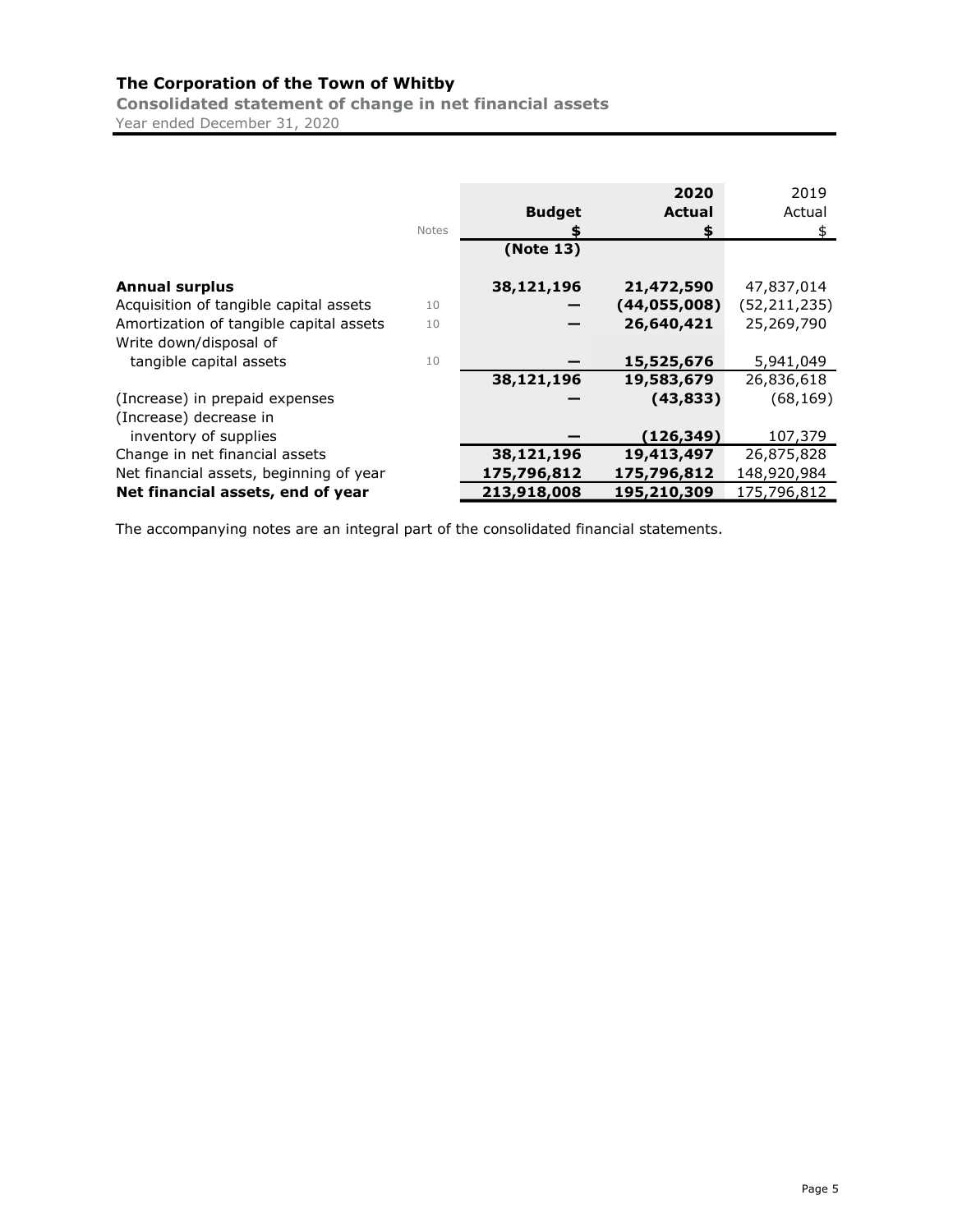<span id="page-7-0"></span>Consolidated statement of cash flows Year ended December 31, 2020

|                                                |       | 2020           | 2019           |
|------------------------------------------------|-------|----------------|----------------|
|                                                | Notes |                | \$             |
|                                                |       |                |                |
| <b>Operating activities</b>                    |       |                |                |
| Annual surplus                                 |       | 21,472,590     | 47,837,014     |
| Items not involving cash                       |       |                |                |
| Amortization                                   |       | 26,640,421     | 25,269,790     |
| Write down/disposal of tangible capital assets |       | 15,525,676     | 5,941,049      |
| Change in valuation of investment in           |       |                |                |
| Government Business Enterprise                 |       |                | (26, 235, 960) |
| Net earnings of Government Business            |       |                |                |
| Enterprise                                     |       | (3,680,000)    | (2,376,862)    |
| Value of contributed tangible assets           |       |                |                |
| recognized as revenue                          |       | (13,527,656)   | (15, 281, 120) |
| Changes in non-cash assets and liabilities     |       |                |                |
| Taxes receivable                               |       | (2, 284, 553)  | (1,686,399)    |
| Accounts receivable                            |       | (947, 026)     | (111, 072)     |
| Inventory of supplies                          |       | (126, 349)     | 107,379        |
| Prepaid expenses                               |       | (43, 833)      | (68, 169)      |
| Accounts payable and accrued liabilities       |       | 3,319,471      | 550,768        |
| Other current liabilities                      |       | 2,487,978      | 719,182        |
| Deferred revenue                               |       | 27,488,577     | 29,119,052     |
| Employee future benefits liability             |       | 1,029,965      | 220,398        |
|                                                |       | 77,355,261     | 64,005,050     |
|                                                |       |                |                |
| <b>Capital activity</b>                        |       |                |                |
| Acquisition of tangible capital assets         |       | (30, 527, 352) | (36, 930, 115) |
|                                                |       |                |                |
| <b>Financing activities</b>                    |       |                |                |
| Repayment of long-term debt                    |       | (154,000)      | (150,000)      |
| Proceeds from issuance of long-term debt       |       | 14,250,000     |                |
|                                                |       | 14,096,000     | (150,000)      |
| <b>Investing activities</b>                    |       |                |                |
| Net changes in investments                     | 20    | (70, 440, 630) | (16, 485, 467) |
| Dividends from Government Business Enterprises |       | 3,565,758      | 3,538,142      |
|                                                |       | (66, 874, 872) | (12, 947, 325) |
|                                                |       |                |                |
| Change in cash during the year                 | 20    | (5,950,963)    | 13,977,610     |
| Cash, beginning of year                        |       | 148,202,984    | 134,225,374    |
| Cash, end of year                              | 20    | 142,252,021    | 148,202,984    |

The accompanying notes are an integral part of the consolidated financial statements.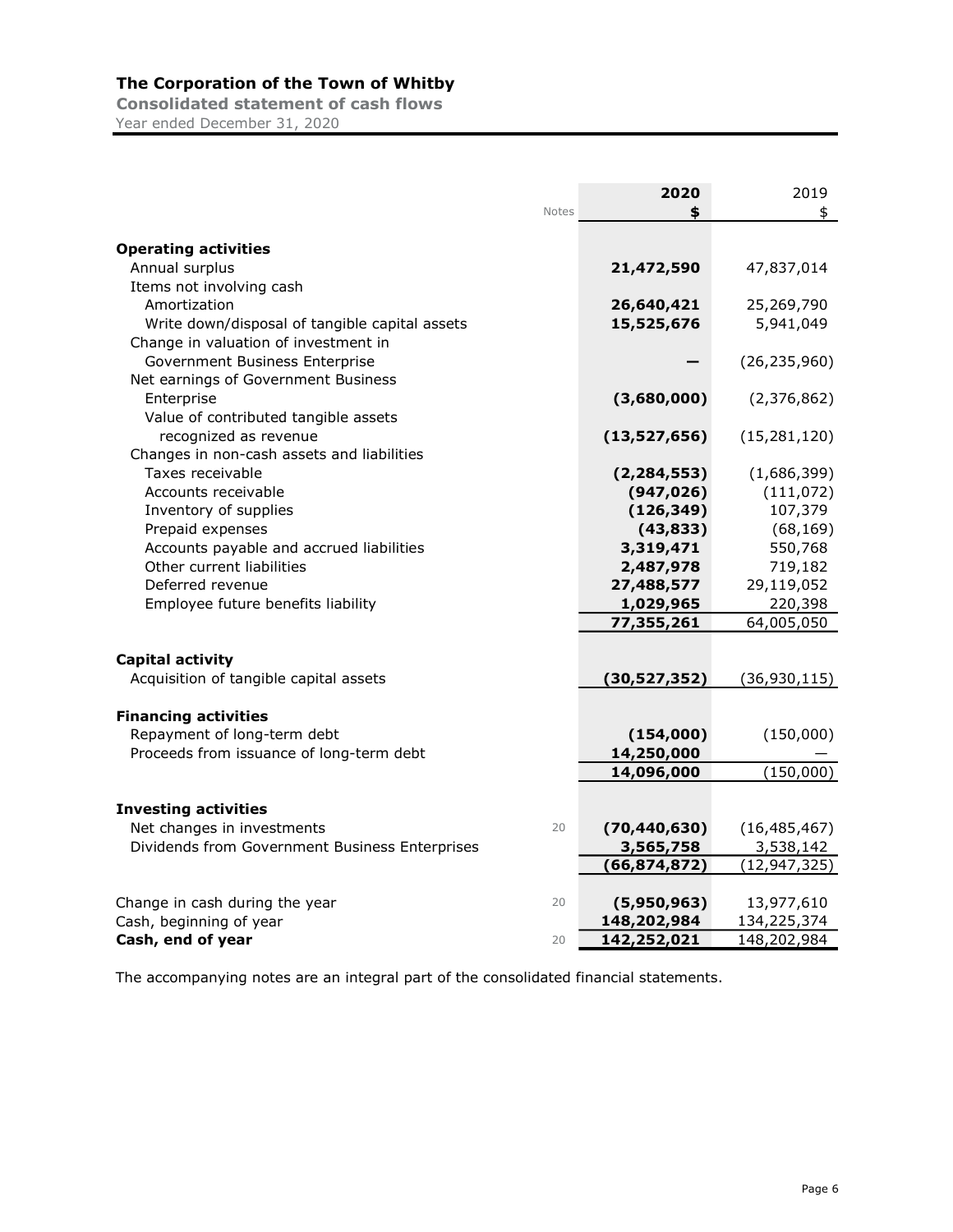#### <span id="page-8-0"></span>1. Significant accounting policies

The consolidated financial statements of The Corporation of the Town of Whitby (the "Town") are the representations of management prepared in accordance with accounting standards, as recommended by the Public Sector Accounting Board ("PSAB") of the Chartered Professional Accountants of Canada.

- (a) Reporting entity
	- (i) Consolidated financial statements

These consolidated financial statements reflect the assets, liabilities, accumulated surplus, revenues, expenses and annual surplus of the reporting entity. The reporting entity is comprised of all organizations, local boards and committees which are controlled by the Town, including the following:

- Town of Whitby Public Library Board;
- Groveside Cemetery Board; and
- Downtown Whitby Business Improvement Area

All material inter-entity transactions and balances are eliminated on consolidation with the exception of transactions/balances with Government Business Enterprise (Note 1(a) (ii)).

(ii) Investment in Government Business Enterprise

The Town's investment in Elexicon Corporation is accounted for on a modified equity basis, consistent with generally accepted accounting principles as recommended by PSAB for investments in government business enterprises. Under the modified equity basis, Elexicon Corporation's accounting policies are not adjusted to conform to those of the Town and inter-organizational transactions and balances are not eliminated. The Town recognizes its equity interest in the annual earnings or loss of Elexicon Corporation in its consolidated statement of operations with a corresponding increase or decrease in its investment asset account. Dividends that the Town may receive from Elexicon Corporation and other capital transactions are reflected as adjustments in the investment asset account.

(iii) Accounting for region and school board transactions

The taxation, other revenues, expenses, assets and liabilities with respect to the operations of the school boards and the Region of Durham are not reflected in the municipal fund balances of these financial statements.

(iv) Trust funds

Trust funds and their related operations administered by the Town are not consolidated but are reported separately on the "Trust Funds Statement of Financial Activities and Change in Fund Balance" and the "Trust Funds Statement of Financial Position".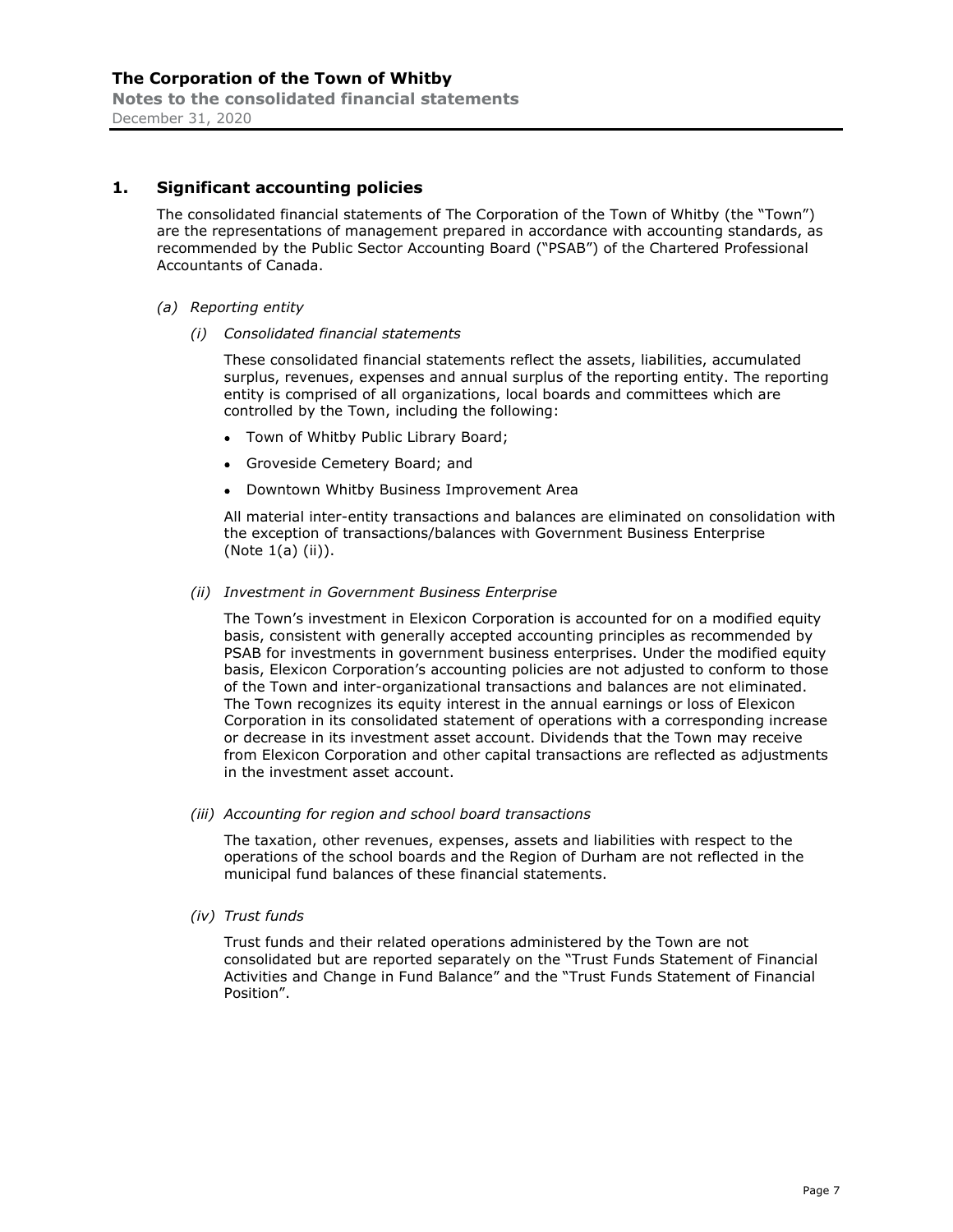#### 1. Significant accounting policies (continued)

- (b) Basis of accounting
	- (i) Revenues and expenses

Revenues and expenses are reported on the accrual basis of accounting. The accrual basis of accounting recognizes revenues, as they are earned and measurable; expenses are recognized, as they are incurred and measurable as a result of the receipt of goods or services and the creation of a legal obligation to pay.

#### Tax revenue

Tax revenue is recognized on all taxable properties within the Town included in the tax roll provided by the Municipal Property Assessment Corporation, using property values included in the tax roll or property values that can be reasonably estimated by the Town as it relates to supplementary or omitted assessments using tax rates authorized by Council for the Town's own purposes in the period for which the tax is levied.

(ii) Investments

Investments are recorded at lower of cost or market value.

(iii) Non-financial assets

Non-financial assets are not available to discharge existing liabilities and are held for use in the provision of services. They have useful lives extending beyond the current year and are not intended for sale in the ordinary course of operations.

#### Tangible capital assets

Tangible capital assets are recorded at cost which includes all amounts that are directly attributable to acquisition, construction, development or betterment of the asset. The cost, less residual value, of the tangible capital assets excluding land are amortized on a straight-line basis over their estimated useful lives as follows:

Useful life-years

| Land improvements                  | $10 - 20$ |
|------------------------------------|-----------|
| Building and building improvements | $10 - 50$ |
| Vehicles, machinery and equipment  | $5 - 20$  |
| Stormwater management              | $15 - 75$ |
| Road infrastructure                | $25 - 50$ |

One half of the amortization is charged in the year of acquisition and in the year of disposal. Assets under construction are not amortized until the asset is available for productive use.

#### Contribution of tangible capital assets

Tangible capital assets received as contributions are recorded at their fair value as the date of receipt and also are recorded as revenue.

#### Interest capitalization

The Town's tangible capital asset policy does not allow for the capitalization of interest costs associated with the acquisition or construction of tangible capital assets.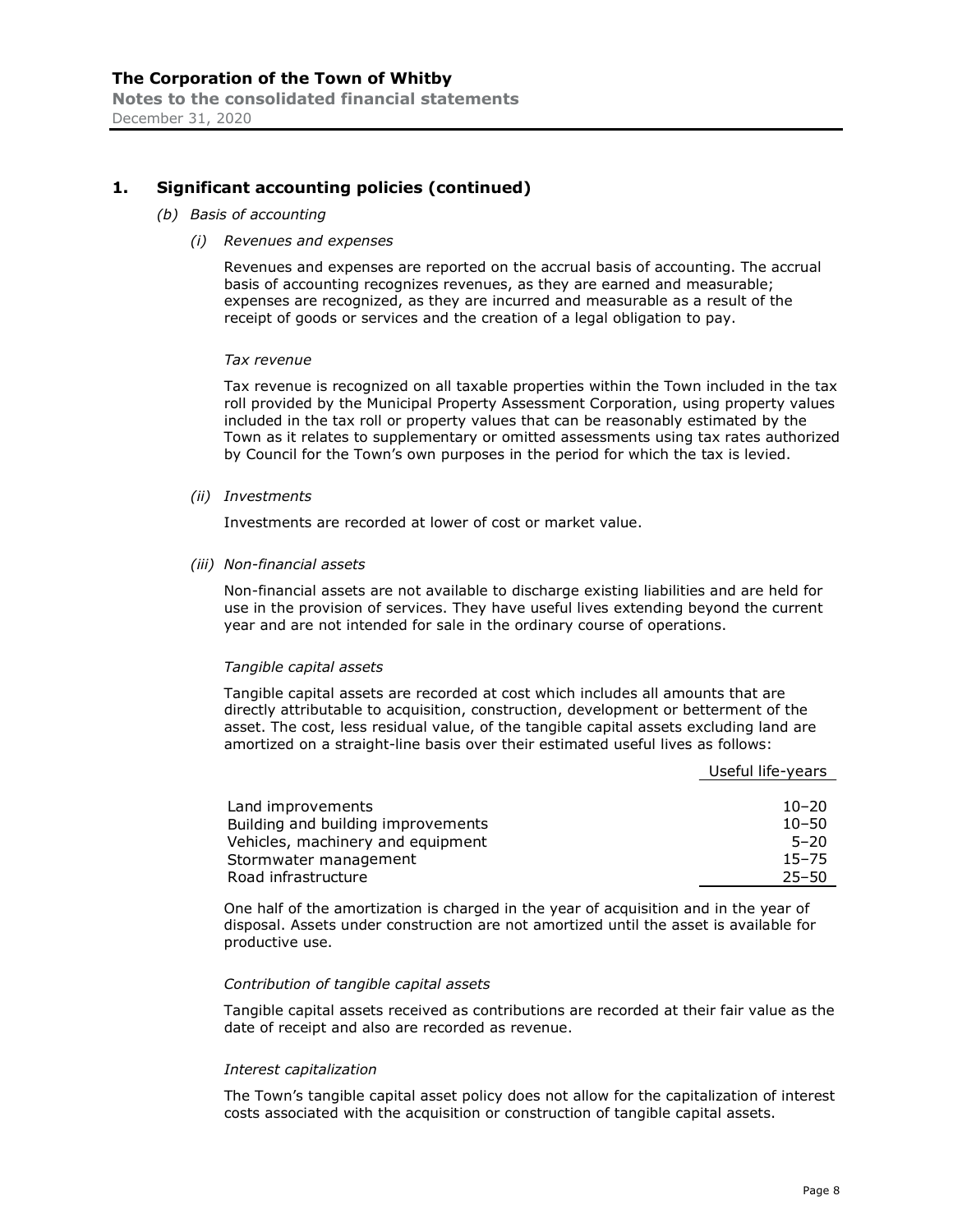Notes to the consolidated financial statements December 31, 2020

#### 1. Significant accounting policies (continued)

- (b) Basis of accounting (continued)
	- (iv) Deferred revenue obligatory reserve funds

Deferred revenue - obligatory reserve funds represents development charge contributions, payments in lieu of parkland, building code net revenues, and Federal/Provincial grants such as Invest in Ontario and Canada Community-Building Fund (formally Federal gas tax). These amounts have been collected but the related services have yet to be performed. These amounts will be recognized as revenue in the fiscal year the related services are performed.

(v) Deferred revenue - general

Deferred revenue - general represents user charges and other fees, which have been collected, for which the related services have yet to be performed. These amounts will be recognized as revenue in the fiscal year the related services are performed.

(vi) Employee future benefits liabilities

The present value of the cost of providing employees with future benefits programs is recognized as employees earn these entitlements through service.

(vii) Government transfers

Government transfers are recognized as revenues by the Town in the period during which the transfer is authorized and any eligibility criteria are met. Government transfers are deferred if they are restricted through stipulations that require specific actions to be carried out in order to keep the transfer. For such transfers, revenue is recognized when the stipulation has been met.

(viii)Reserves and reserve funds

Certain amounts, as approved by Town Council are set aside in reserves and reserve funds for future operating and capital purposes. Transfers to and/or from reserves and reserve funds are an adjustment to the respective fund when approved.

(ix) Liability for contaminated sites

A liability for the remediation of a contaminated site is recognized as the best estimate of the amount required to remediate the contaminated site when contamination exceeding an environmental standard exists, the Town is either directly responsible or accepts responsibility, it is expected that the future economic benefit will be given up, and a reasonable estimate of the amount is determinable. If the likelihood of the Town's obligation to incur these costs is either not determinable, or if an amount cannot be reasonably estimated, the costs are disclosed as contingent liabilities in the notes to the financial statements.

(x) Use of estimates

The preparation of financial statements in conformity with Canadian public sector accounting standards requires management to make estimates and assumptions that affect the reported amounts in the financial statements and accompanying notes. Significant estimates relate to taxes receivable, accounts receivable, employee future benefits liabilities and accounts payable and accrued liabilities. Due to the inherent uncertainty in making estimates, actual results could differ from those estimates.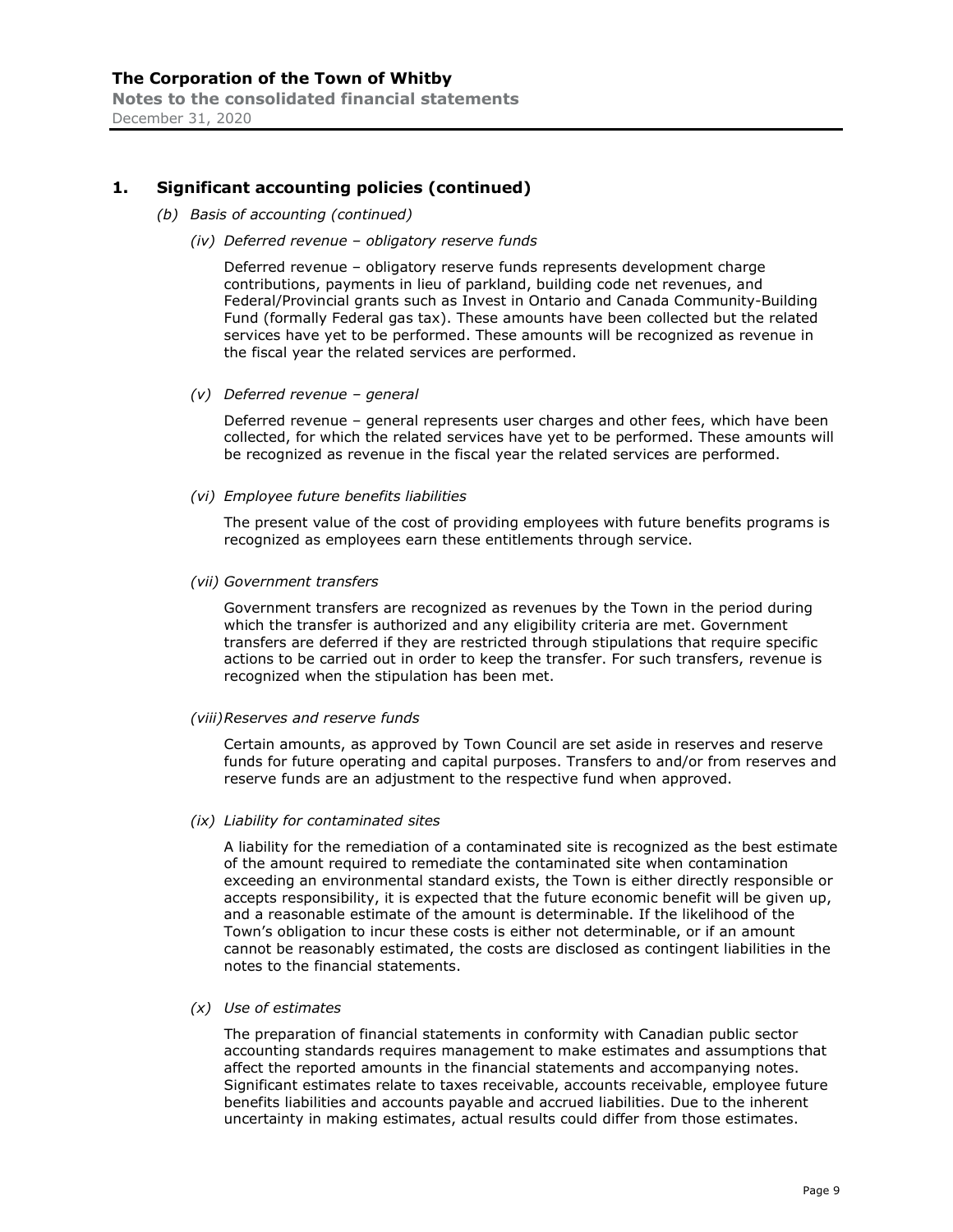#### 2. Operations of school boards and the Region of Durham

Further to Note 1 ((a) iii), requisitions were made by the Region of Durham and School Boards requiring the Town to collect property taxes and payments in lieu of property taxes on their behalf. The amounts raised and remitted are summarized as follows:

|                                | <b>School</b><br><b>Boards</b><br>\$ | <b>Region of</b><br><b>Durham</b><br>\$ | 2020<br><b>Total</b><br>\$ | 2019<br>Total |
|--------------------------------|--------------------------------------|-----------------------------------------|----------------------------|---------------|
| Taxation<br>Payment in lieu    | 58,837,386                           | 150,880,050                             | 209,717,436                | 197,530,219   |
| of taxes                       | 600,129                              | 2,324,747                               | 2,924,876                  | 3,128,337     |
| Amounts raised<br>and remitted | 59,437,515                           | 153,204,797                             | 212,642,312                | 200,658,556   |

#### 3. Trust funds

Trust funds administered by the Town amounting to \$1,389,758 (\$1,326,402 in 2019) have not been included in the "Consolidated Statement of Financial Position" nor have their operations been included in the "Consolidated Statement of Operations". The trust funds have been reported separately on the "Trust Funds Statement of Financial Activities and Change in Fund Balance" and "Trust Funds Statement of Financial Position".

#### 4. Investments

Investments consist of portfolio investments through ONE Investments of \$113,547,887 (\$71,518,160 in 2019), as well as, guaranteed investment certificates with an amortized cost of \$51,228,335 (\$22,817,432 in 2019) and a market value of \$51,659,930 (\$23,554,731 in 2019).

#### 5. Taxes receivable

The balance in taxes receivable, including penalties and interest, is comprised of the following:

|                        | 2020       | 2019       |
|------------------------|------------|------------|
|                        |            |            |
|                        |            |            |
| Current year           | 8,591,238  | 8,070,550  |
| Arrears previous years | 7,678,169  | 5,914,304  |
|                        | 16,269,407 | 13,984,854 |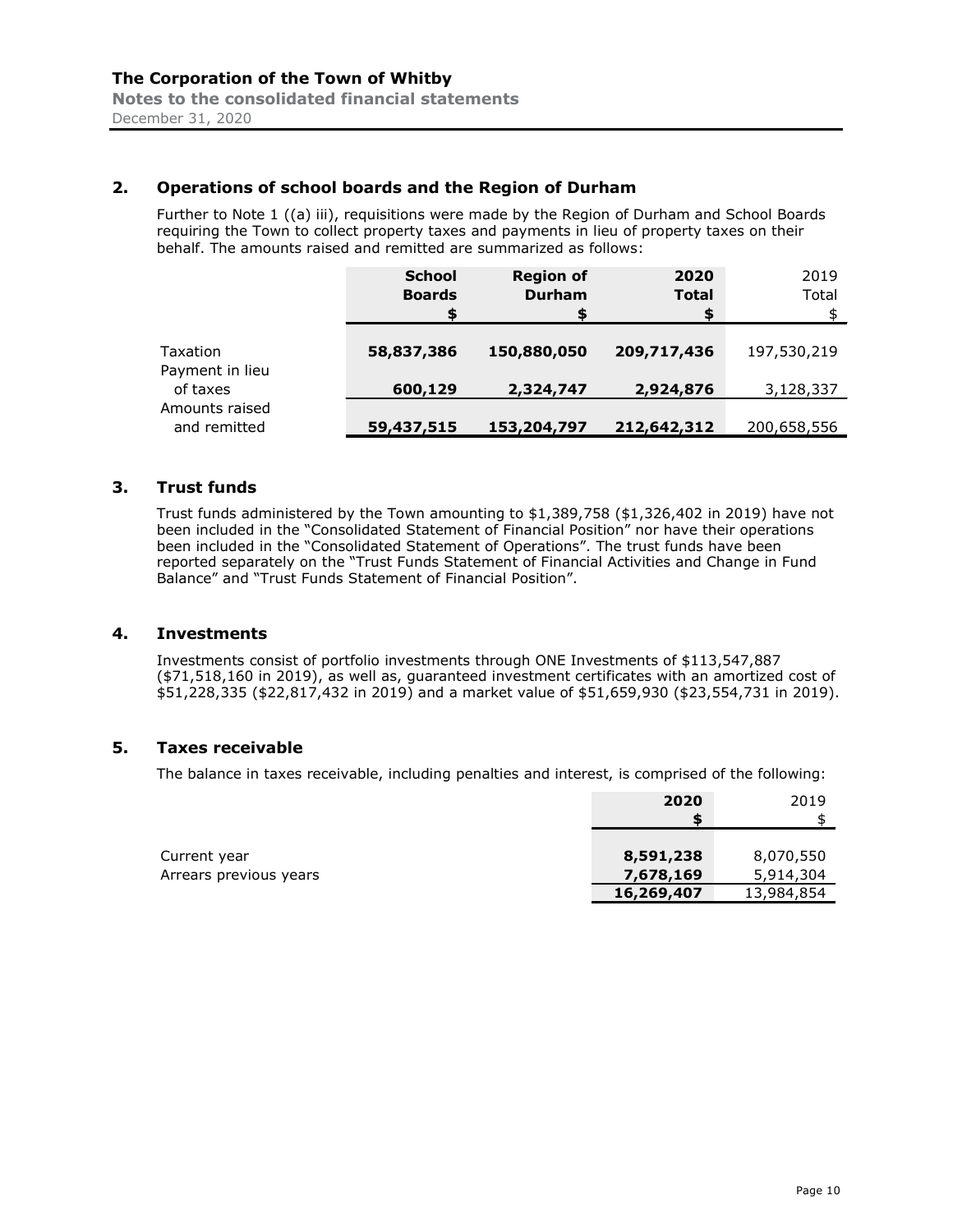Notes to the consolidated financial statements December 31, 2020

#### 6. Long term debts

The Town has assumed responsibility for the payment of principal and interest charges on certain debt issued via the Regional Municipality of Durham, to fund Town capital infrastructure projects. The long-term liabilities reported on the consolidated statement of financial position include the following:

|                                                                                                                                                                                                                                                                                                                          | 2020       | 2019      |
|--------------------------------------------------------------------------------------------------------------------------------------------------------------------------------------------------------------------------------------------------------------------------------------------------------------------------|------------|-----------|
|                                                                                                                                                                                                                                                                                                                          | S          |           |
| Long term debt, issued in 2018 in the amount of $$4,000,000$ ,<br>bears interest at rates ranging from 2.2%-3.35% and matures<br>annually on September 14th of each year through 2038.<br>Long term debt, issued in 2020 in the amount of $$14,250,000$ ,<br>bears interest at rates ranging from 0.45%-2.2% and matures | 3,696,000  | 3,850,000 |
| annually on October 2nd of each year through 2040.                                                                                                                                                                                                                                                                       | 14,250,000 |           |
|                                                                                                                                                                                                                                                                                                                          | 17,946,000 | 3,850,000 |

The following table outlines the principal and interest requirements on the long-term debt.

|            | Principal  | Interest  | Total      |
|------------|------------|-----------|------------|
|            | \$         |           | \$         |
|            |            |           |            |
| 2021       | 797,000    | 325,607   | 1,122,607  |
| 2022       | 806,000    | 318,623   | 1,124,623  |
| 2023       | 814,000    | 310,626   | 1,124,626  |
| 2024       | 823,000    | 301,683   | 1,124,683  |
| 2025       | 833,000    | 291,834   | 1,124,834  |
| Thereafter | 13,873,000 | 2,441,813 | 16,314,813 |
|            | 17,946,000 | 3,990,186 | 21,936,186 |

Interest expense in the amount of \$219,557 (\$124,072 in 2019) has been recognized on the consolidated statement of operations.

The above debts issued in the name of the Town has been approved by Council through by-law as required by legislation. The annual principal and interest payments required to service the long-term liabilities of the municipality are within the annual repayment limit prescribed by the Ministry of Municipal Affairs and Housing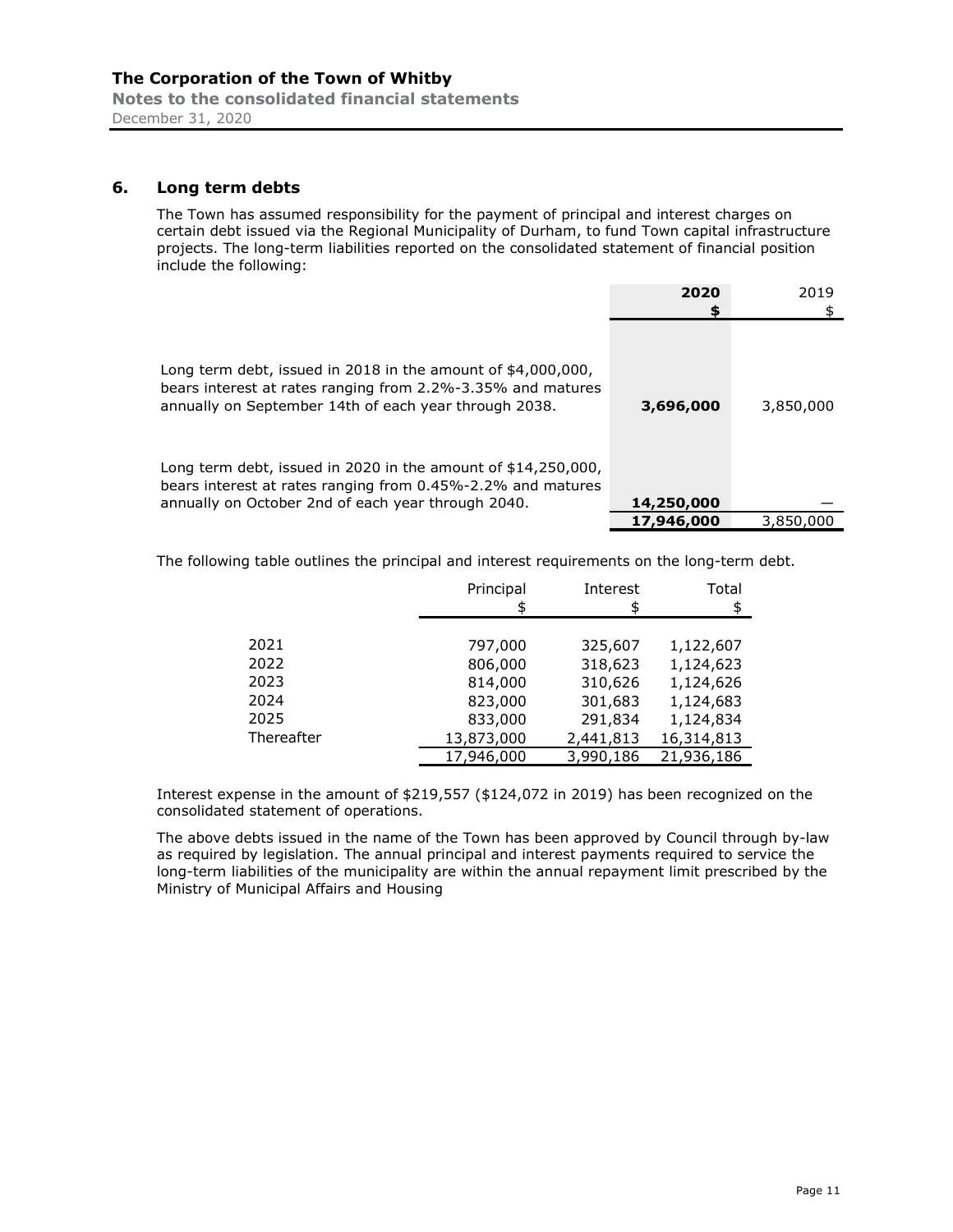Notes to the consolidated financial statements December 31, 2020

#### 7. Deferred revenue

Deferred revenue represents user fees and charges, fees, and grants which have been collected or received but for which the related services have yet to be performed. These amounts will be recognized as revenues in the fiscal year the related services are performed. Deferred revenues balances are summarized as follows:

|                                | 2020        | 2019        |
|--------------------------------|-------------|-------------|
|                                | S           |             |
|                                |             |             |
| Obligatory reserve funds       |             |             |
| Development Charges Act        | 131,250,630 | 109,036,901 |
| Subdivider Contributions       | 13,670,932  | 12,749,533  |
| Parks                          | 9,419,801   | 8,998,880   |
| Canada Community-Building Fund |             |             |
| (formally Federal gas tax)     | 12,044,869  | 12,094,384  |
| <b>Building Code Act</b>       | 3,244,530   | 1,268,385   |
| Deferred revenue - general     | 8,800,124   | 6,794,226   |
|                                | 178,430,886 | 150,942,309 |

The changes during the year in obligatory reserve funds which are reflected directly in the deferred revenue balance are analyzed as follows:

|                    | <b>Development</b><br><b>Charges Act</b> | <b>Subdivider</b><br><b>Contributions</b> | <b>Parks</b> | Canada<br>Community<br><b>Building Fund</b> | <b>Building</b><br><b>Code Act</b> | <b>Total</b> |
|--------------------|------------------------------------------|-------------------------------------------|--------------|---------------------------------------------|------------------------------------|--------------|
|                    |                                          |                                           |              |                                             |                                    |              |
| Opening balance    | 109,036,901                              | 12,749,533                                | 8,998,880    | 12,094,384                                  | 1,268,385                          | 144,148,083  |
| Restricted fund    |                                          |                                           |              |                                             |                                    |              |
| received           | 27,330,671                               | 1,374,955                                 | 154,975      | 3,894,475                                   | 2,003,484                          | 34,758,560   |
| Interest earned    | 4,237,405                                | 347,458                                   | 304,117      | 388,866                                     |                                    | 5,277,846    |
| Revenue recognized | (9,354,347)                              | (801,014)                                 | (38, 171)    | (4,332,856)                                 | (27,339)                           | (14,553,727) |
| Closing balance    | 131,250,630                              | 13,670,932                                | 9,419,801    | 12,044,869                                  | 3,244,530                          | 169,630,762  |

#### 8. Liability for contaminated site

The Town has recorded an unfunded liability of \$3,556,000 (\$3,556,000 in 2019) for the estimated remediation costs associated with a Town owned site with identified contaminates in the soil. The liability estimate for the site identified was based on an environmental assessment conducted by a third party engineering firm. At this time, the Town does not anticipate obtaining any recoveries in respect of the estimated liability.

#### 9. Employee future benefits liabilities

The Town makes available to qualifying employees who retire before the age of 65, the opportunity to continue their coverage for such benefits as extended health and medication, dental care and life insurance. Coverage ceases at the age of 65. The accrued benefit liability and the expense for the year ended December 31, 2020 are based on the results and assumptions of an actuarial valuation as at December 31, 2020. The significant actuarial assumptions used in estimating the Town's related accrued benefit obligation are as follows:

| Discount rate                   | 3.00%                             |
|---------------------------------|-----------------------------------|
| Inflation rate                  | 1.75% per year                    |
| Dental benefit cost escalation  | 3.75% per year                    |
| Medical benefit cash escalation | 5.75% in 2021 reducing by         |
|                                 | 0.3333% per year to 3.75% in 2027 |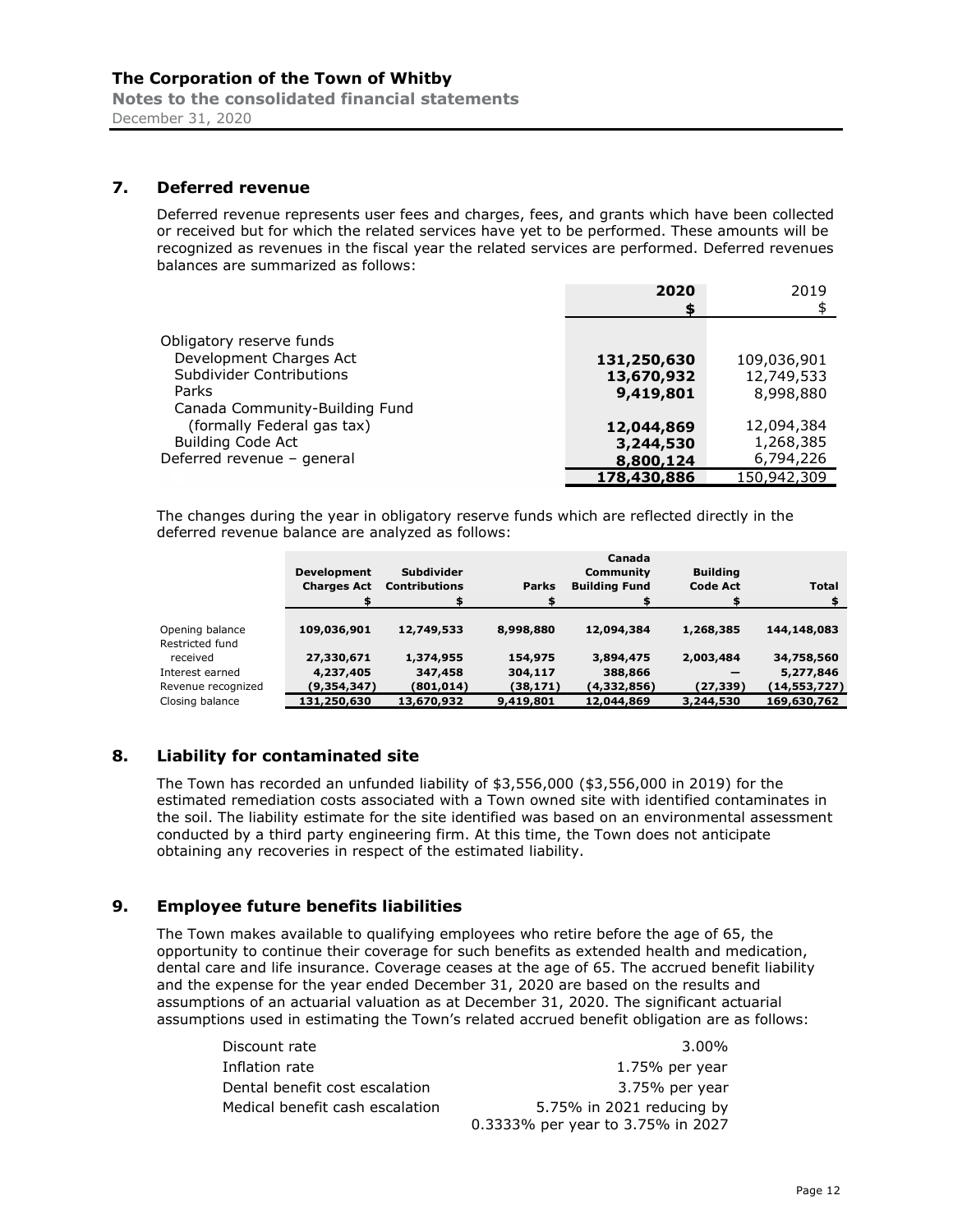#### 9. Employee future benefits liabilities (continued)

Information about the Town's post retirement benefit plan is as follows:

Accrued benefit liability

|                                    | 2020        | 2019       |
|------------------------------------|-------------|------------|
|                                    |             |            |
|                                    |             |            |
| Accrued benefit obligation         | 17,358,893  | 11,680,457 |
| Unamortized actuarial (gains)/loss | (5,384,431) | (735, 960) |
| Employee future benefit liability  | 11,974,462  | 10,944,497 |
|                                    |             |            |

Expense

|                                                 | 2020<br>S            | 2019      |
|-------------------------------------------------|----------------------|-----------|
| Current year benefit expense<br>Plan Amendments | 1,004,115<br>886,669 | 636,776   |
| Amortization of acturial (gains)/losses         | (158, 934)           | 120,888   |
| Interest on accrued benefit obligation          | 482,540              | 456,795   |
|                                                 | 2,214,390            | 1,214,459 |

#### 10. Tangible capital assets

#### (i) Contributed tangible capital assets

The Town records all tangible capital assets contributed by an external party at fair value on the earlier of the date received or of the transfer of risk and responsibility. Typical examples are land, roadways, and storm sewer lines installed by a developer as part of a subdivision agreement. Transfer of tangible capital assets in 2020 amounted to \$13,527,656 (\$15,281,120 in 2019).

#### (ii) Tangible capital assets recognized at nominal value

Certain assets have been assigned a nominal value of one Canadian dollar, because of the difficulty of determining a tenable valuation and/or the assets were older than their estimated expected useful lives, and therefore were fully amortized.

#### (iii) Works of art and historical treasures

The Town applies efforts to protect and preserve a number of owned historical buildings, collections of equipment, artifacts, documents and exhibits and works of art. These assets are not held for financial gain or to provide service but rather for public exhibition, education or research in furtherance of public service. These historical treasures and works of art are not recognized as tangible capital assets in the financial statements. The acquisition or betterment of such assets is recognized in the financial statements as an operating expense.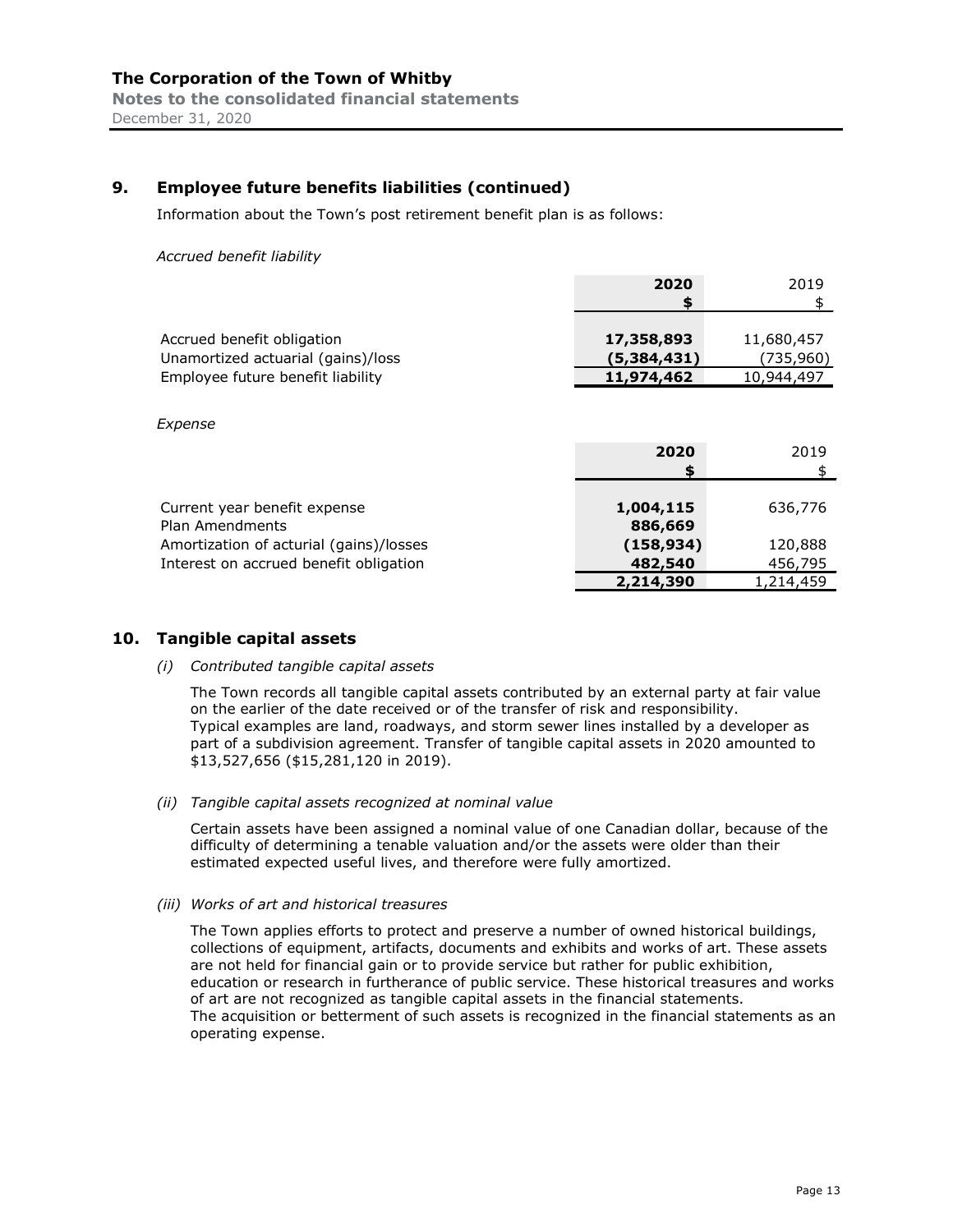The Corporation of the Town of Whitby The Corporation of the Town of Whitby

Notes to the consolidated financial statements Notes to the consolidated financial statements December 31, 2020 December 31, 2020

# 10. Tangible capital assets (continued)

10. Tangible capital assets (continued)

(iv) Other (iv) Other

No interest was capitalized during the year (nil in 2019). No interest was capitalized during the year (nil in 2019).

|                              | nd<br>Fi              | improvements<br>Land | Building and<br>building<br>improvements | equipment<br>Vehicles,<br>ang<br>machinery | management<br>Stormwater | <b>Road</b><br>infrastructure | Work in<br>progress | 2020<br>Total            |
|------------------------------|-----------------------|----------------------|------------------------------------------|--------------------------------------------|--------------------------|-------------------------------|---------------------|--------------------------|
| Cost                         |                       |                      |                                          |                                            |                          |                               |                     |                          |
| Balance, beginning of year   | 54<br>84,271,1        | 92,149,926           | 158,680,037                              | 38,743,452                                 | 80,632,827               | 642,884,931                   | 24,732,055          | 1,122,094,392            |
| Work in process<br>Additions | $\frac{6}{9}$<br>52,5 | 704,464              | 2,256,654                                | 4,636,607                                  | 1,816,729                | 13,470,124                    | 21,117,861          | 44,055,008               |
| completed                    |                       | Ī                    |                                          |                                            |                          |                               | ı                   |                          |
| Write downs/disposals        |                       |                      |                                          | (1,683,921)                                |                          | $(5.857)$ $(26.415.115)$      | ľ                   | (28, 104, 893)           |
| Balance, end of year         | 84,323,733            | 92,854,390           | 160,936,691                              | 41,696,138                                 | 82,443,699               | 629,939,940                   |                     | 45,849,916 1,138,044,507 |
| Accumulated amortization     |                       |                      |                                          |                                            |                          |                               |                     |                          |
| Balance, beginning of year   |                       | 37,527,762           | 77,478,896                               | 25,042,963                                 | 19,156,394               | 269,758,239                   | Ī                   | 428,964,254              |
| Write downs/disposals        |                       |                      |                                          | (1,646,378)                                | (2,343)                  | (10, 930, 496)                | Ī                   | (12, 579, 217)           |
| Amortization expense         |                       | 2,538,763            | 4.227.313                                | 3,437.265                                  | 1.084.299                | 15,352.781                    |                     | 26.640.421               |
| Balance, end of year         |                       | 40,066,525           | 81,706,209                               | 26.833.850                                 | 20,238,350               | 274,180,524                   |                     | 443.025.458              |
| Net book value, end of year  | ភូ<br>84,323,7        | 52,787,865           | 79,230,482                               | 14,862,288                                 | 62,205,349               | 355,759,416                   | 45,849,916          | 695,019,049              |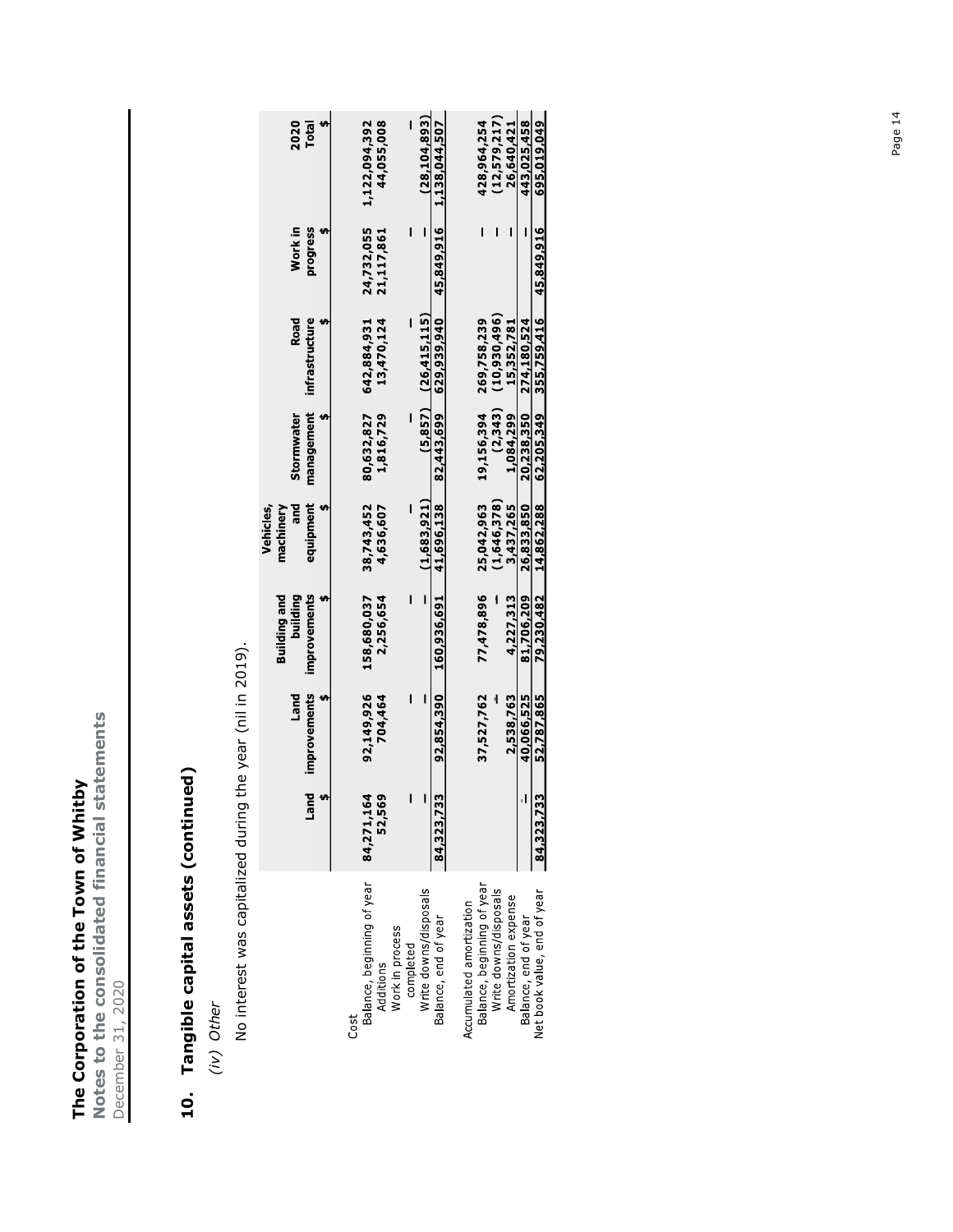The Corporation of the Town of Whitby The Corporation of the Town of Whitby

Notes to the consolidated financial statements Notes to the consolidated financial statements December 31, 2020 December 31, 2020

## 10. Tangible capital assets (continued) 10. Tangible capital assets (continued)

(iv) Other (continued) (iv) Other (continued)

|                                                                                                                                                                | Puel                           | improvements improvements<br>Land                                 | Building and<br>building                            | and<br>equipment<br>Vehicles,<br>machinery                       | management<br>Stormwater                                         | Road<br>infrastructure                                                 | Work in<br>progress      | 2019<br>Total                                                             |
|----------------------------------------------------------------------------------------------------------------------------------------------------------------|--------------------------------|-------------------------------------------------------------------|-----------------------------------------------------|------------------------------------------------------------------|------------------------------------------------------------------|------------------------------------------------------------------------|--------------------------|---------------------------------------------------------------------------|
| Balance, beginning of year<br>Additions<br>Cost                                                                                                                | 407,108<br>864,056<br>79.      | 88,836,919<br>3,535,957                                           | 158,173,258<br>521,887                              | 47,879,789<br>2,672,510                                          | 79,191,693<br>1,571,272                                          | 638,494,635<br>19,285,721                                              | 4,972,223<br>20,664,307  | 1,096,955,625<br>53,115,710                                               |
| Write downs/disposals<br>Balance, end of year<br>Work in process<br>completed                                                                                  | ı<br>I<br>271,164<br>$\approx$ | (222.950)<br>92,149,926                                           | 158,680,037                                         | $(15.108)$ $(11.808.847)$<br>38,743,452                          | (130.138)<br>80,632,827                                          | (14, 895, 425)<br>642.884.931                                          | (904, 475)<br>24,732,055 | (904, 475)<br>(27.072.468)<br>1,122,094,392                               |
| Balance, beginning of year<br>Write downs/disposals<br>Net book value, end of year<br>Amortization expense<br>Accumulated amortization<br>Balance, end of year | 271,164<br>I<br>$\frac{4}{3}$  | 35,060,199<br>(156, 835)<br>37,527,762<br>2.624.398<br>54.622.164 | 81,201,141<br>75,512,558<br>77.478.896<br>1,966.338 | 11,342,339)<br>35,694,542<br>25,042.963<br>13.700.489<br>690.760 | (14, 190)<br>18,058,693<br>61,476,433<br>19,156,394<br>1.111.891 | (9,618,055)<br>373,126,692<br>18,876,403<br>269.758.239<br>260,499,891 | 24.732.055               | (21, 131, 419)<br>424,825,883<br>693,130,138<br>25.269.790<br>428.964.254 |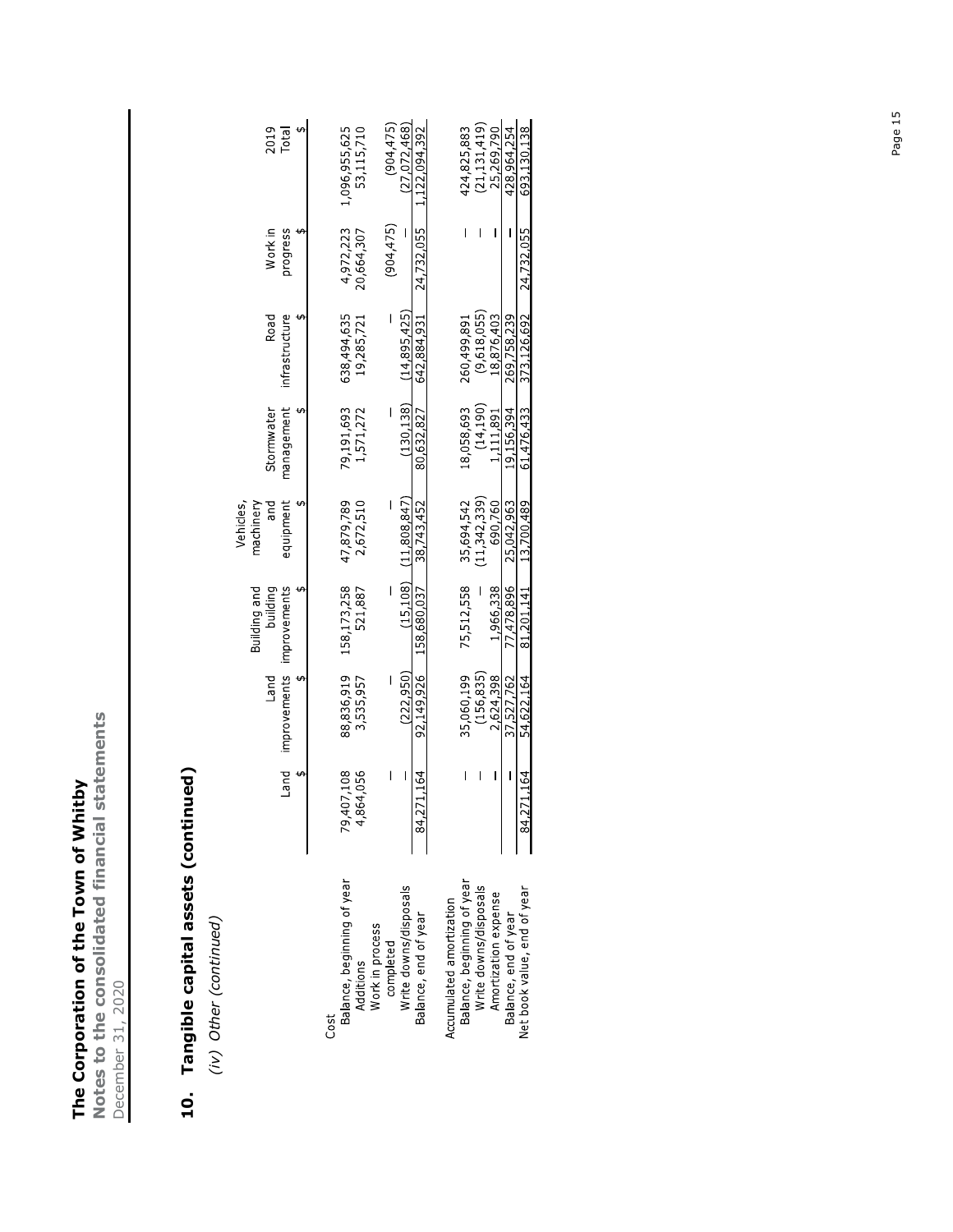Notes to the consolidated financial statements December 31, 2020

#### 11. Accumulated surplus

Accumulated surplus consists of individual fund surplus, reserves and reserve funds and invested in tangible capital assets as follows:

|                                           | 2020           | 2019           |
|-------------------------------------------|----------------|----------------|
|                                           | \$             |                |
|                                           |                |                |
| General                                   | 6,118,173      | 5,936,156      |
| Unfunded employee future benefits         | (11, 974, 462) | (10, 944, 497) |
| Debenture recovery in future years        | (17,946,000)   | (3,850,000)    |
| Unfunded liability for contaminated sites | (3,556,000)    | (3,556,000)    |
| Internal borrowings from deferred revenue | (2,747,078)    | (3,718,876)    |
| Unfunded capital                          | (1, 147, 641)  | (13, 918, 505) |
| Equity in government business enterprise  | 106,787,864    | 106,673,622    |
| Reserve and Reserve Funds                 | 121,655,680    | 100,984,957    |
| Invested in tangible capital assets       | 695,019,049    | 693,130,138    |
|                                           | 892,209,585    | 870,736,995    |

#### Internal borrowings from deferred revenue

As a means of funding various infrastructure projects, funds were borrowed from the Operating Fund for growth-related infrastructure normally funded from Development Charges reserve funds. The internal borrowing is repaid over a determined period of time. The financing arrangements and ultimate repayment are approved by Council through the current budget process. The following is a summary of the remaining balances related to internal borrowing:

|                                | 2020      | 2019      |
|--------------------------------|-----------|-----------|
|                                |           |           |
|                                |           |           |
| Whitby Public Library          | 1,200,465 | 1,899,854 |
| <b>Recreation and Cultural</b> | 330,649   | 359,396   |
| Soccer Dome and Turf           | 1,215,964 | 1,459,626 |
|                                | 2,747,078 | 3,718,876 |

#### 12. Pension agreements

The Town makes contributions to the Ontario Municipal Employees Retirement System ("OMERS") which is a multi-employer plan, on behalf of all permanent, full-time members of its staff. The Plan is a defined benefit plan that specifies the amount of the retirement benefit to be received by the employees based on the length of service and rates of pay. Contributions to OMERS for the year were \$11,523,056 (\$10,934,753 in 2019).

Each year an independent actuary determines the funding status of OMERS Primary Pension Plan (the Plan) by comparing the actuarial value of invested assets to the estimated present value of all pension benefits that members have earned to date. The most recent actuarial value of the Plan was conducted at December 31, 2020. The results of this valuation disclosed total actuarial liabilities of \$113.1 billion in respect of benefits accrued for service with actuarial assets at that date of \$109.8 billion indicating an actuarial deficit of \$3.2 billion. As OMERS is a multi-employer plan, any pension plan surpluses or deficits are a joint responsibility of Ontario municipal organizations and their employees. As a result, the Town does not recognize any share of the OMERS pension surplus or deficit.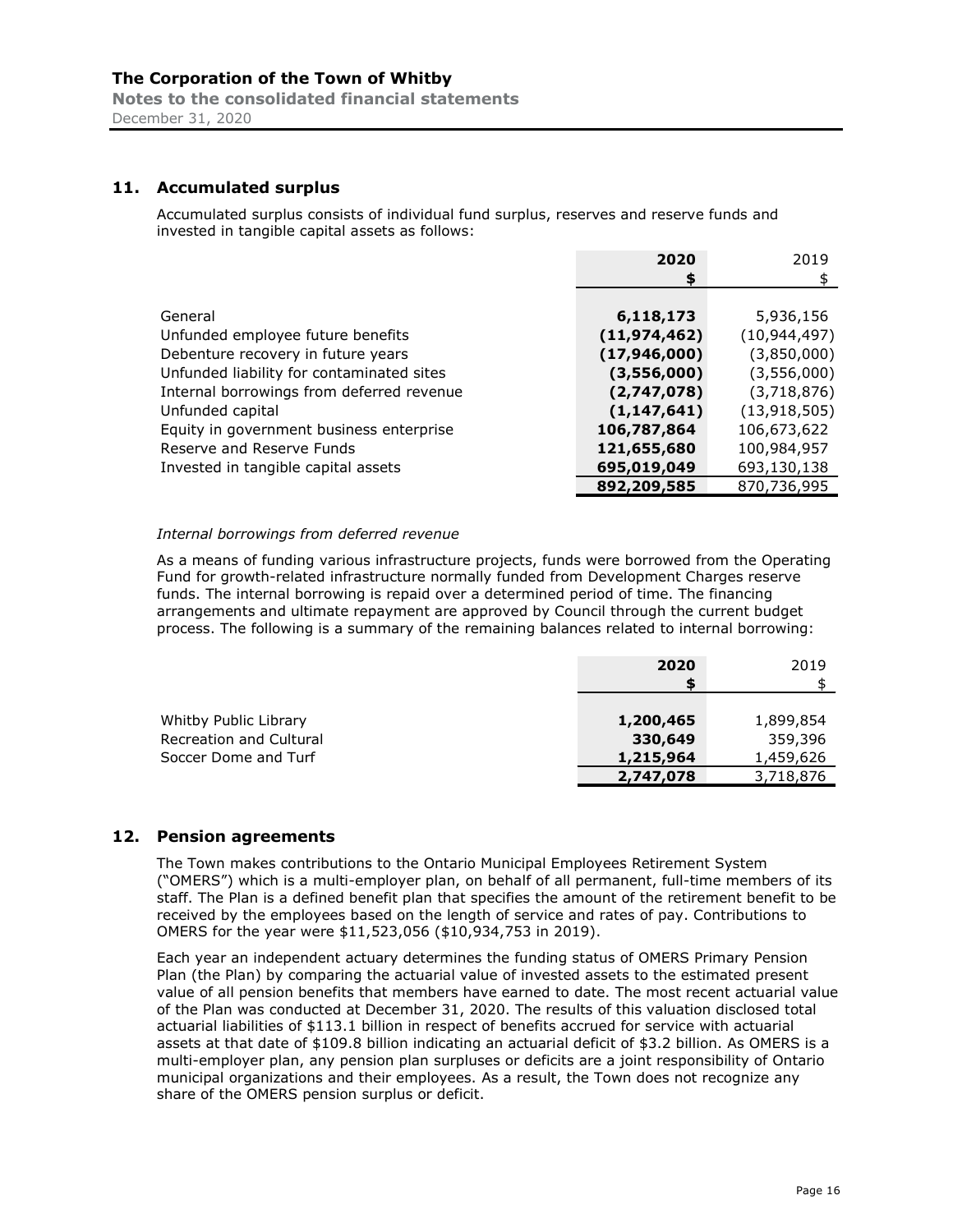Notes to the consolidated financial statements December 31, 2020

#### 13. Budget figures

The 2020 operating budget, adopted by Council, was prepared on the traditional fund accounting basis. The financial statements are prepared on a full accrual basis of accounting. Accordingly, the approved 2020 budget figures were adjusted to a full accrual basis for the financial statements. Full accrual accounting adjustments include amortization expense on tangible capital assets and other capital adjustments, removing transfers from/to reserves, and recognition of post-employment benefits. Details of the adjustments to the 2020 approved operating budget, prepared on the fund accounting basis, to a full accrual accounting basis presentation in the Consolidated Financial Statements is as follows:

|                                | <b>Operating</b> |                   |                | 2020          |
|--------------------------------|------------------|-------------------|----------------|---------------|
|                                | budget           | <b>Adjust for</b> |                | budget        |
|                                | adopted by       | consolidated      | <b>PSAS</b>    | presented in  |
|                                | council          | entities          | adjustments    | statements    |
|                                | \$               | \$                |                | \$            |
| Taxation                       | 100,595,830      |                   |                | 100,595,830   |
| User fees and charges          | 23,705,806       | 139,350           | 555,359        | 24,400,515    |
| Developer and other            |                  |                   |                |               |
| contributions                  |                  | 29,227,481        |                | 29, 227, 481  |
| Canada Community-Building Fund |                  | 4,413,730         |                | 4,413,730     |
| Revenue recognized             |                  |                   |                |               |
| on contributed tangible        |                  |                   |                |               |
| capital assets                 |                  |                   |                |               |
|                                |                  | 13,527,656        |                | 13,527,656    |
| Other                          | 10,463,309       | 50,000            | 3,426,164      | 13,939,473    |
|                                | 134,764,945      | 47,358,217        | 3,981,523      | 186, 104, 685 |
| Expenses                       |                  |                   |                |               |
| General government             | 26,565,458       | (5, 164, 500)     | 7,133,150      | 28,534,108    |
| Protection                     | 27,549,947       |                   | 1,430,850      | 28,980,797    |
| Transportation                 | 21,176,709       |                   | 22,539,075     | 43,715,784    |
| Environmental                  | 3,962,391        |                   | 3,543,850      | 7,506,241     |
| Social and family              | 1,129,032        | 356,459           | 6,000          | 1,491,491     |
| Recreation and cultue          | 21,867,503       | 5,446,681         | 5,559,409      | 32,873,593    |
| Planning and development       | 4,025,525        | 295,500           | 560,450        | 4,881,475     |
| Interfund transfers            | 28,488,380       | 9,671,174         | (38, 159, 554) |               |
|                                | 134,764,945      |                   |                |               |
|                                |                  | 10,605,314        | 2,613,230      | 147,983,489   |
| Annual surplus                 |                  | 36,752,903        | 1,368,293      | 38,121,196    |

#### 14. Contingent liabilities

Unsettled legal claims and potential other claims

The Town has been named as the defendant in certain legal actions in which damages have been sought. The outcome of these actions is not determinable at this time and, accordingly, no provision has been made in these financial statements for any liability that may result.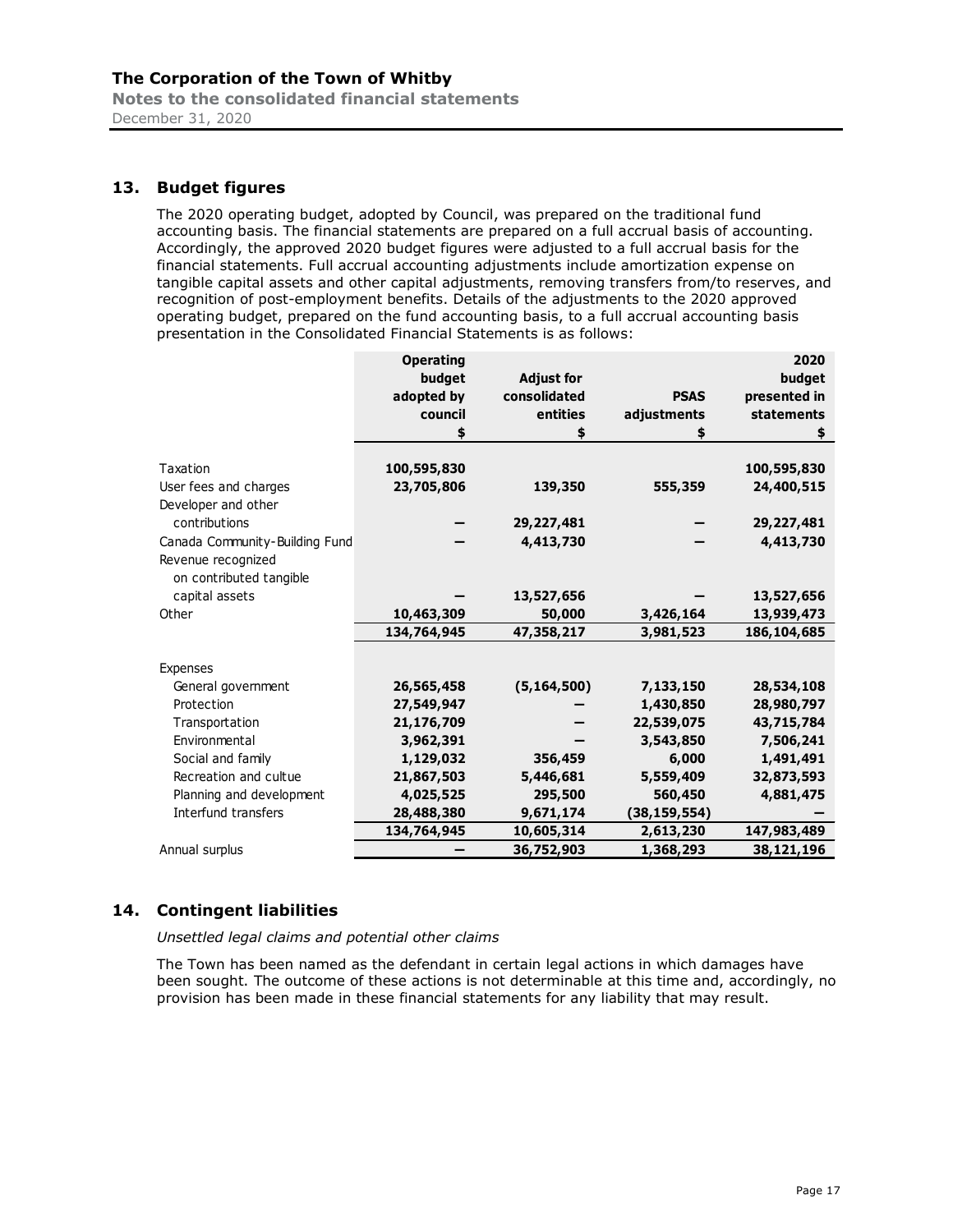#### 15. Contractual obligations

The Town of Whitby has entered into a Development Charges Works Funding and Reimbursement Agreement with the West Whitby Landowners Group related to developer up-fronting of road infrastructure. Development charges are received from the West Whitby Landowners Group in accordance with the Town's Development Charges By-Law. Until July 2027, when any remaining amount of the road infrastructure costs are due, the Town will continue to use a portion of the Development Charges received from the West Whitby Landowners Group as reimbursement for the road infrastructure.

Development charge revenue is recognized as the West Whitby Landowners Group is reimbursed or a payable is established for the up-fronted infrastructure. In 2020, \$3,816,652 (\$3,876,709 in 2019) of development charge revenue and infrastructure assets (work-in-process) was recognized related to this agreement. Further, the Ontario Ministry of Transportation contributed \$4,223,361 towards this road infrastructure in 2020. The revenue was recognized by the Town, shown as Rent and other revenue, and provided to the West Whitby Landowners Group as reimbursement for the up-fronted road infrastructure.

The estimated value for the construction of infrastructure based on the Development Charges Works Funding and Reimbursement Agreement is \$31,079,000 (excluding indexing). To date, total revenue recognized, recorded as reimbursed or payable to the West Whitby Landowners Group, and recognized as Town infrastructure assets (work-in-process) is \$11,916,722 (\$3,876,709 in 2019).

#### 16. Lease commitments

The Town has commitments under building lease agreements for the Garden Street branch and office units expiring in 2025. Future minimum lease payment obligations under operating leases are as follow:

| 2021 | 250,235   |
|------|-----------|
| 2022 | 261,108   |
| 2023 | 271,013   |
| 2024 | 273,426   |
| 2025 | 113,928   |
|      | 1,169,710 |

#### 17. Guarantees

The Town's primary guarantees include indemnities in favour of third parties, such as purchase and sale agreements, confidentiality agreements, engagement letters with advisors and consultants, outsourcing agreements, leasing contracts, information technology agreements and service agreements.

These indemnification agreements may require the Town to compensate counterparties for losses incurred by the counterparties as a result of breaches in representation and regulations or as a result of litigation claims or statutory sanctions that may be suffered by the counterparties as a consequence of the transaction. The terms of these indemnities are not explicitly defined and the maximum amount of any potential reimbursement cannot be reasonably estimated.

The nature of these indemnification agreements prevents the Town from making a reasonable estimate of the maximum exposure due to the difficulties in assessing the amount of liability which stems from the unpredictability of future events and the unlimited coverage offered to counterparties. Historically, the Town has not made any significant payments under such or similar indemnification agreements and therefore, no amount has been accrued in the financial statements with respect to these agreements.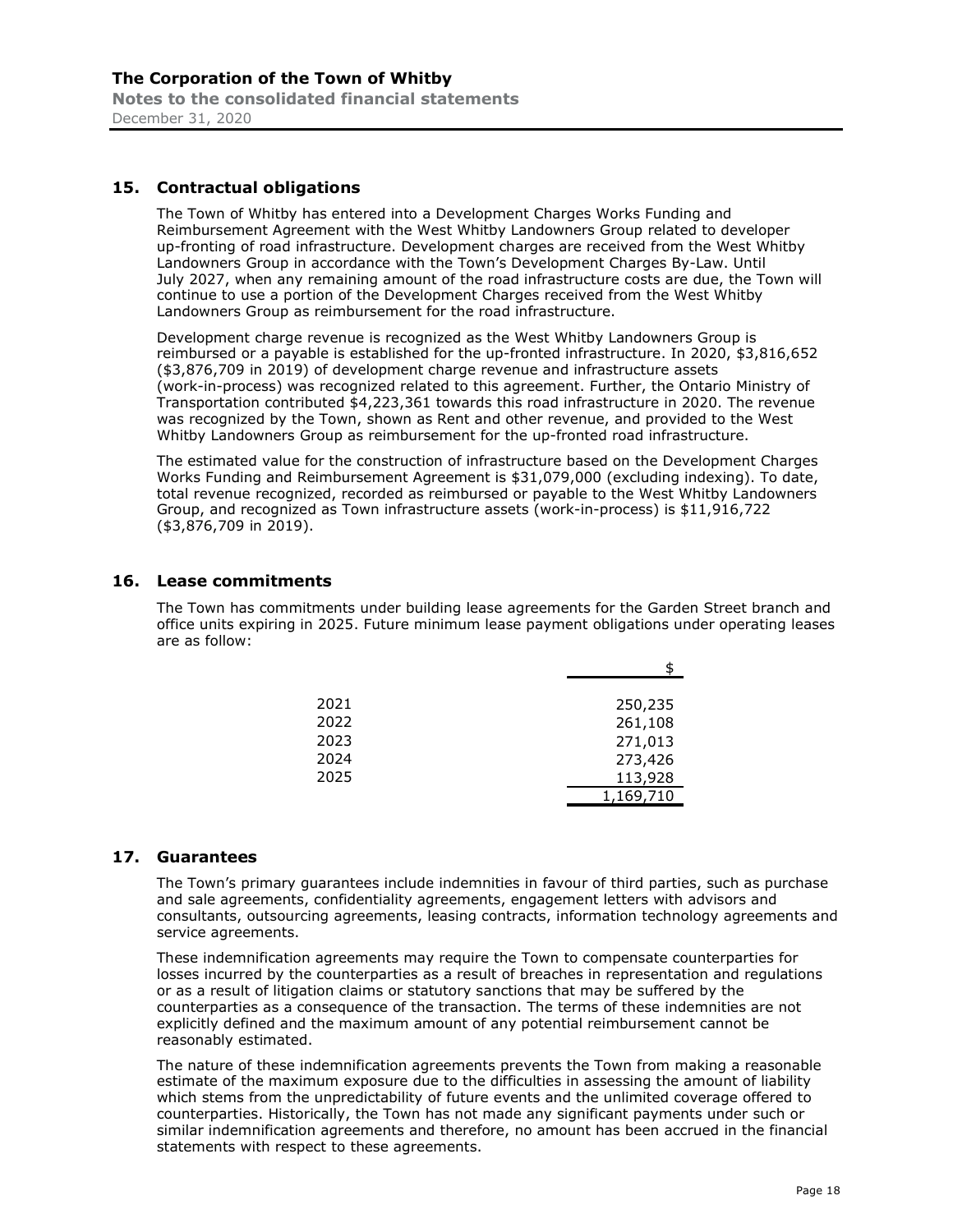#### 18. Investment in government business enterprise

(a) Amalgamation

Effective April 1, 2019, Whitby Hydro Energy Corporation amalgamated with Veridian Corporation to form Elexicon Corporation. The Town has a 32% interest in Elexicon Corporation. The Elexicon Corporation 2019 financial statements were for the period from April 1, 2019 to December 31, 2019.

#### (b) Equity in Elexicon Corporation

Elexicon Corporation, as a government business enterprise, is accounted for on the modified equity basis in these financial statements. Elexicon Corporation serves as the electrical distribution utility for a number of communities including the Town of Whitby, Town of Ajax, City of Pickering, City of Belleville and the Municipality of Clarington, and conducts non-regulated utility service ventures through its subsidiaries. The following table provides condensed supplementary consolidated financial information for the corporation and its subsidiaries for the year ended December 31. The amounts are disclosed in thousands of dollars:

|                                                   | 2020       | 2019       |
|---------------------------------------------------|------------|------------|
|                                                   | (000's)    | (000's)    |
|                                                   | \$         | \$         |
|                                                   |            |            |
| Assets                                            |            |            |
| Current                                           | 98,525     | 84,933     |
| Capital and intangibles                           | 535,401    | 506,254    |
| Other                                             | 161        | 256        |
| <b>Total assets</b>                               | 634,087    | 591,443    |
| Regulatory balances                               | 26,912     | 15,145     |
| Total assets and regulatory balances              | 660,999    | 606,588    |
|                                                   |            |            |
| Liabilities                                       |            |            |
| Current                                           | 86,601     | 87,413     |
| Long-term debt                                    | 214,502    | 180,360    |
| Other                                             | 113,055    | 91,408     |
| <b>Total liabilities</b>                          | 414,158    | 359,181    |
|                                                   |            |            |
| Shareholders' equity                              |            |            |
| Share capital                                     | 97,692     | 97,692     |
| Contributed capital                               | 25         | 25         |
| 2019 Contributed surplus                          | 79,301     | 79,301     |
| Accumulated other comprehensive loss              | (1, 815)   | (816)      |
| Retained earnings                                 | 69,802     | 68,597     |
| Total equity                                      | 245,005    | 244,799    |
| Regulatory balances                               | 1,836      | 2,608      |
| Total liabilities, equity and regulatory balances | 660,999    | 606,588    |
|                                                   |            |            |
| Comprehensive income                              |            |            |
| Commodity revenue                                 | 473,986    | 305,445    |
| Commodity expenses                                | (480, 262) | (311, 627) |
| Distribution revenue                              | 79,380     | 58,759     |
| Operating expenses                                | (64, 189)  | (49, 195)  |
| Other expense                                     | (8, 955)   | (5, 253)   |
| Accumulated other comprehensive loss              | (999)      | (500)      |
| Net movements in regulatory balances, net of tax  | 12,539     | 9,180      |
| Total comprehensive income for the year           | 11,500     | 6,809      |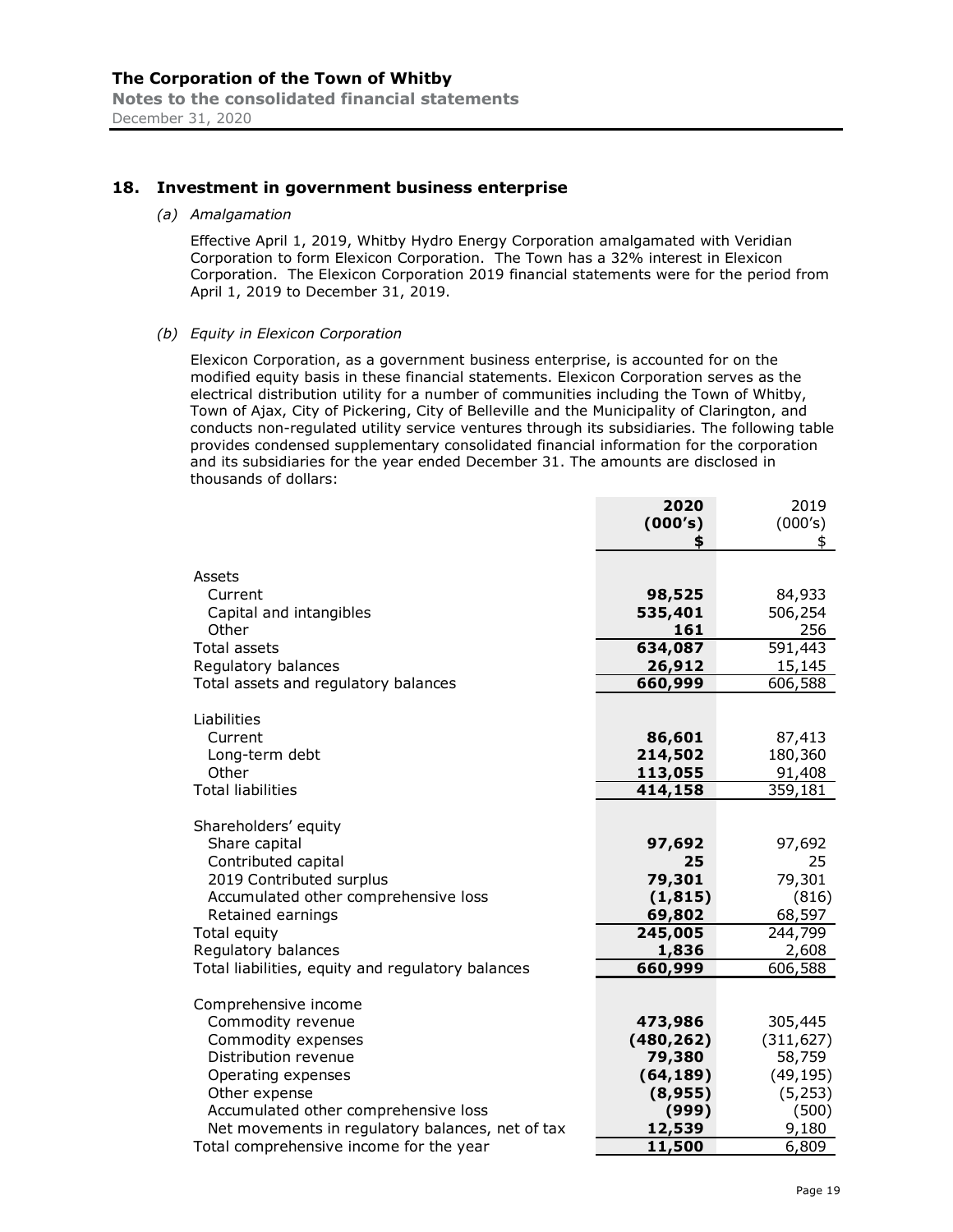#### 18. Investment in government business enterprise (continued)

#### (b) Equity in Elexicon Corporation (continued)

The Town's equity in Elexicon Corporation is as follows at the end of 2020:

|                                           | 2020        | 2019        |
|-------------------------------------------|-------------|-------------|
|                                           | \$          |             |
|                                           |             |             |
| Balance, beginning of year                | 106,673,622 | 81,598,942  |
| Change in valuation of investment         |             | 26,235,960  |
| Equity share of net earnings for the year | 3,680,000   | 2,376,862   |
| Dividend received                         | (3,565,758) | (3,538,142) |
| Balance, end of year                      | 106,787,864 | 106,673,622 |
|                                           |             |             |
|                                           | 2020        | 2019        |
|                                           | S           |             |
|                                           |             |             |
| Investment in Elexicon Corporation        | 78,449,922  | 78,335,680  |
| Long-term notes receivable                | 28,337,942  | 28,337,942  |
|                                           | 106,787,864 | 106,673,622 |

The 2019 comparative figures represent the results from Whitby Hydro Energy Corporation for the period from January 1, 2019 to March 31, 2019 and the results of Elexicon Corporation for the period from April 1, 2019 to December 31, 2019.

(c) Promissory notes receivable

The long-term notes receivable of \$28,337,942 previously owed by Whitby Hydro was assumed by Elexicon Corporation on amalgamation, amended and restated, and form part of the investment in the government business enterprise. Interest revenue earned totaled \$1,170,357 (\$1,377,768 in 2019).

Commencing April 1, 2019 for a ten-year period, interest on the note will be determined based on the deemed long-term interest rate prescribed by the Ontario Energy Board in its most recent cost of capital parameter update ("OEB rate"). As of April 1, 2019, the OEB rate was determined at 4.13%.

On the tenth year anniversary of the note, the interest rate will be adjusted to the OEB rate in effect at that time. Thereafter, the interest rate will be adjusted to the OEB rate in effect at the earlier of:

- (i) The five year anniversary of the most recent interest rate adjustment of these notes, and
- (ii) The date on which Elexicon Energy Inc. files a cost of service application with the Ontario Energy Board.

The Town may demand full or partial repayment with sixty days' notice of the principal and accrued interest. The Town has agreed not to demand repayment of the notes prior to December 31, 2021.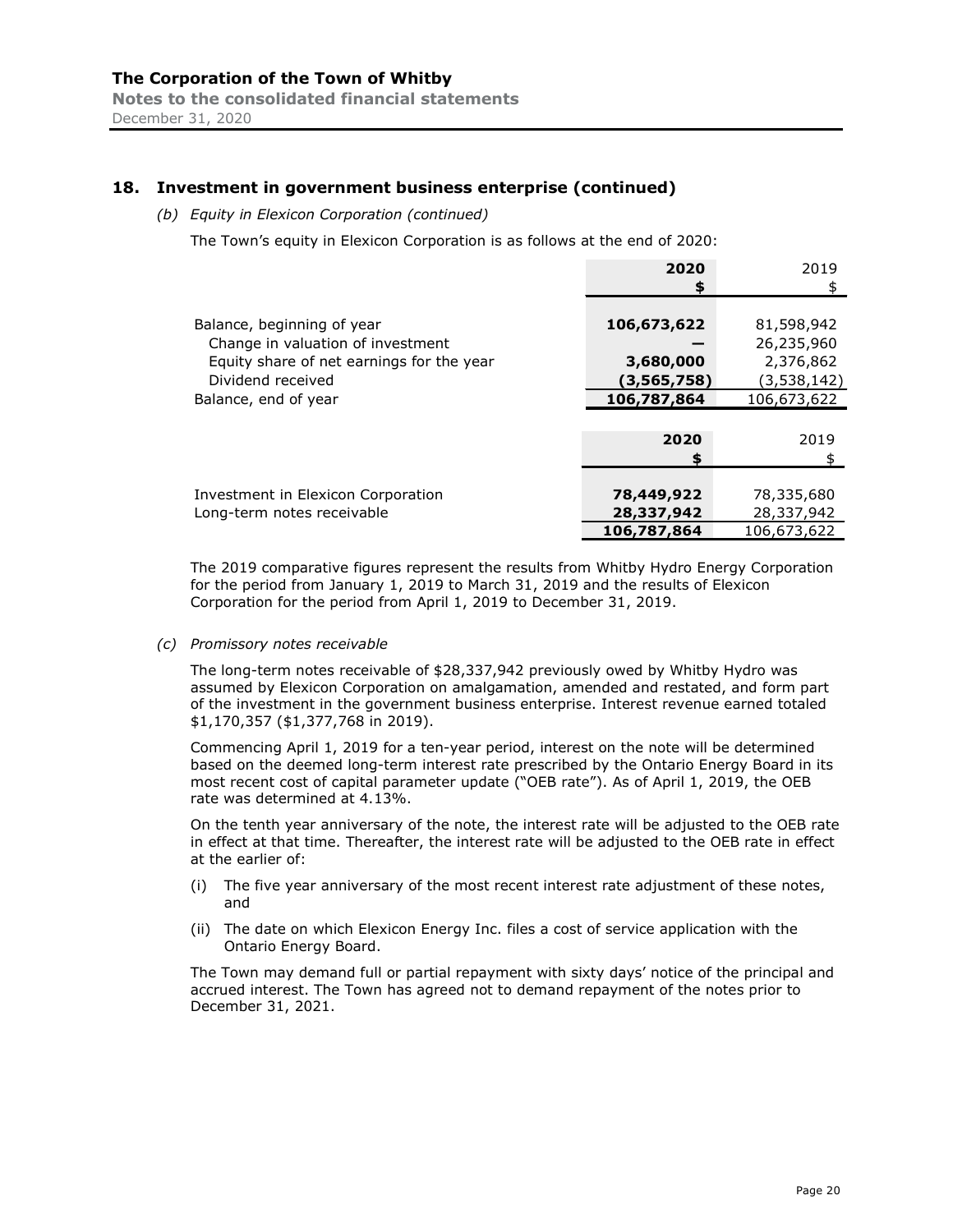#### 18. Investment in government business enterprise (continued)

- (d) Contingencies and guarantees of Elexicon Corporation (the "Corporation") as disclosed in their financial statements are as follows:
	- (i) Insurance claims

The Corporation is a member of the Municipal Electric Association Reciprocal Insurance Exchange ("MEARIE") which was created on January 1, 1987. A reciprocal insurance exchange may be defined as a group of persons formed for the purpose of exchanging reciprocal contracts of indemnity or inter-insurance with each other. MEARIE provides general liability insurance to member electric utilities. MEARIE also provides vehicle and property insurance to the Corporation.

Insurance premiums charged to each member utility consist of a levy per \$1,000 of service revenue subject to a credit or surcharge based on each electric utility's claims experience. The maximum coverage is \$30,000,000 per occurrence for liability insurance, \$21,000,000 for vehicle insurance and \$161,680,000 for property insurance, plus \$10,000,000 excess coverage on top of the regular liability and vehicle coverage.

(ii) Contractual obligation - Hydro One Networks Inc.

The Corporation's subsidiary, Elexicon Energy Inc. ("EEI"), is party to a connection and cost recovery agreement with Hydro One related to the construction by Hydro One of a transformer station designated to meet VCI's anticipated electricity load growth. Construction of the project was completed during 2007 and VCI connected to the transformer station during 2008.

To the extent that the cost of the project is not recoverable from future transformation connection revenues, EEI is obliged to pay a capital contribution equal to the difference between these revenues and the construction costs allocated to EEI. The construction costs allocated to EEI for the project are \$19,950,000.

Hydro One has performed a true-up based on actual load at the end of the tenth anniversary of the in-service date and the Corporation has paid \$2,135,000 in 2020 (2019 - \$637,000) to Hydro One and recognized the same as an intangible asset. The Corporation has also recorded a current liability for \$1,533,000 and a corresponding intangible asset for \$1,533,000 in as at December 31, 2019, based on management's best estimate of the future transformation connection revenues shortfall. Hydro One is expected to perform another true-up based on actual load at the end of the fifteenth anniversary of the in-service date.

(iii) Prudential Support

Purchasers of electricity in Ontario, through the Independent Electricity System Operator ("IESO"), are required to provide security to mitigate the risk of default based on their expected activity in the market. The IESO could draw on this security if the Corporation fails to make the payment required on a default notice issued by the IESO. The Corporation has provided a \$64,000,000 guarantee to the IESO on behalf of EEI. Additionally, EEI has provided letters of credit for \$6,900,000 and \$807,000 to the IESO for prudential support.

(iv) General claims

From time to time, the Corporation is involved in various lawsuits, claims and regulatory proceedings in the normal course of business. In the opinion of management, the outcome of such matters will not have a material adverse effect on the Corporation's consolidated financial position and results of operations or cash flows.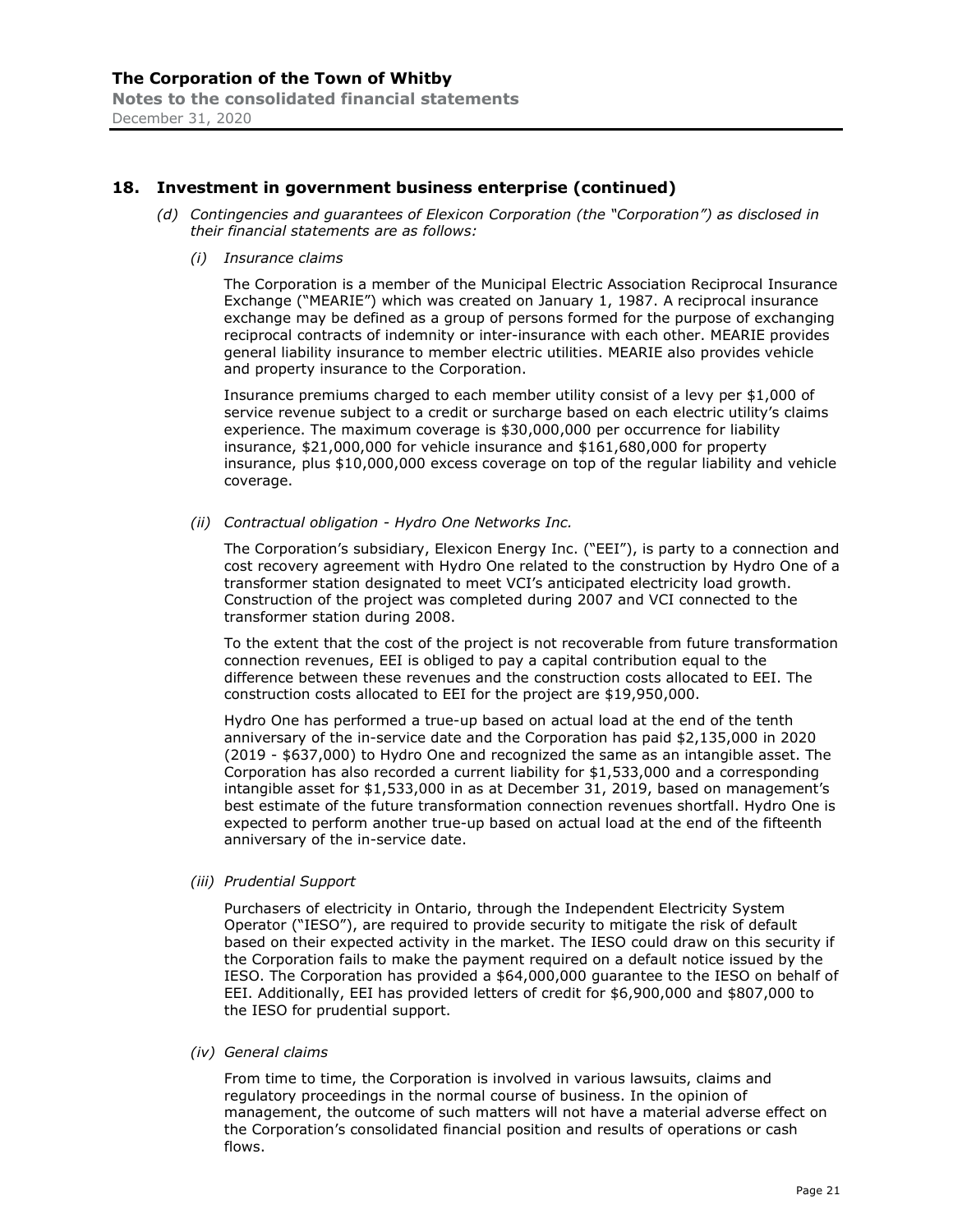#### 18. Investment in government business enterprise (continued)

(e) Lease commitments

The Corporation is committed to lease agreements for various vehicles and an office building.

When measuring the lease liabilities for leases, the Corporation discounted lease payments using the implicit rate of each lease agreement with a range of 4.94% to 7.2% for vehicle leases and 2.00% for office building lease

Future minimum non-cancellable lease payment obligations under finance leases are as follows:

| 2021 | 363,000   |
|------|-----------|
| 2022 | 229,000   |
| 2023 | 179,000   |
| 2024 | 124,000   |
| 2025 | 210,000   |
|      | 1,105,000 |

#### 19. Segmented information

The Town provides a wide range of services to its residents.

Segmented information has been provided in Schedule 1 for the following Town Services:

• Protection to persons and property

Protection is comprised of Fire Services and Municipal Law Enforcement and Licensing Services ("MLELS"). Fire Services is responsible to provide fire suppression, fire prevention, education, planning and emergency incident services to the Town of Whitby. MLELS is responsible for the investigation and enforcement of various municipal by-laws relating to property standards, lot maintenance, zoning, signs, noise, parking and animal services.

Public works services (transportation and environmental)

The majority of transportation services are provided by the Operations Services and Engineering Services. The primary responsibilities include inspection and maintenance of the Town roads, sidewalks and storm drainage networks, traffic engineering, transportation planning, streetlights, road and sidewalk snow clearing and winter control.

Environmental Services are provided by Parks and Environmental Services and Engineering Services. Responsibilities include sustaining the quality of life for the residents of the Town of Whitby through the collection of organics and residual waste, and monitoring and administering of environmental programs.

• Recreation and Culture

Recreation Services provides public services that contribute to neighbourhood development and sustainability, the provision of recreation and leisure services, such as fitness, skating and aquatic program, and the support of arts and culture. Parks and Environmental Services provide the maintenance, improvement and beautification of parks and trials. This segment includes the Whitby Public Library which provides facilities and materials to meet the informational, educational recreational and culture needs of the Town's residents.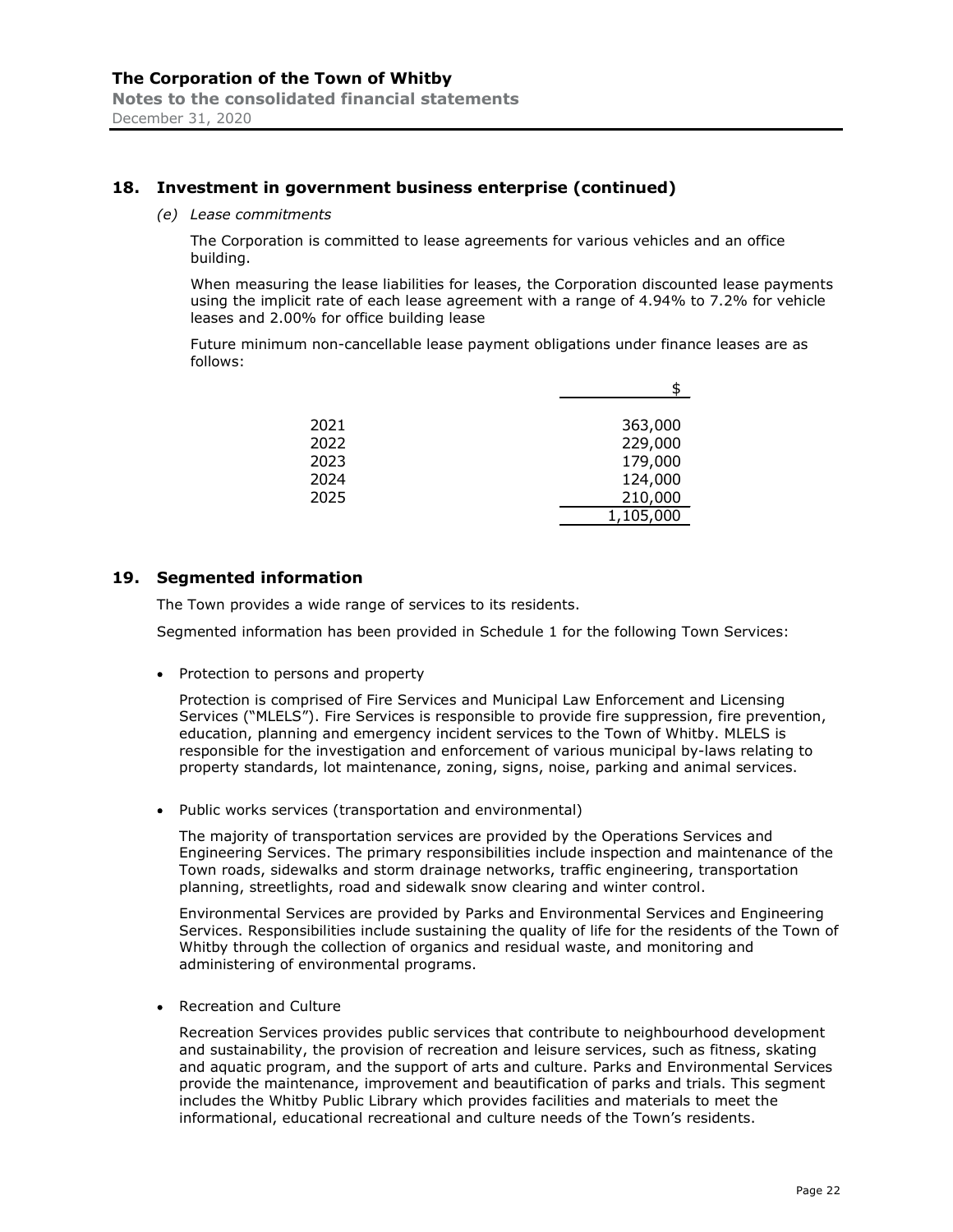#### 19. Segmented information (continued)

• Planning and Development

Development Services manages urban and rural development, local neighbourhood planning, community development and heritage matters. It ensures an acceptable quality of building construction and maintenance of properties. Development Services also develops and maintains the Town's Official Plan and Zoning By-laws and amendments.

General Government and Social and Family Services

Financial Services, Organizational Effectiveness and the Office of the CAO are primarily responsible for the provision of internal services that support the work of Town Council. Management and staff across all municipal departments as well as for the provision of external services to the public. These services are provided through the governance and corporate management divisions including Town Clerk, Technology and Innovation Services, Finance and Human Resources.

Social and Family Services include the Groveside Cemetery, which provides maintenance and administration of cemetery operations. Additionaly, it ensures the benefit and protection of each citizen who has purchased or has an interest in internment rights within the cemetery.

Revenues and expenses directly attributable to each segment are reported by segment. Typically general government expenses are incurred in support of all services. Similarly general government revenues including taxes are used to finance all activities of the Town. For purposes of segmented reporting general government revenues and expenses have not been allocated to the other services but rather are shown separately.

#### 20. Comparative figures

Certain of prior year's comparative figures have been reclassified to conform with current year presentation.

#### 21. Covid-19 Pandemic

On March 11, 2020, the World Health Organization characterized the outbreak of a strain of the novel coronavirus ("COVID-19") as a pandemic which has resulted in a series of public health and emergency measures that have been put in place to combat the spread of the virus. The duration and impact of COVID-19 is unknown at this time and it is not possible to reliably estimate the impact that the length and severity of these developments will have on the financial position, results of operations and cash flows of the Town in future periods.